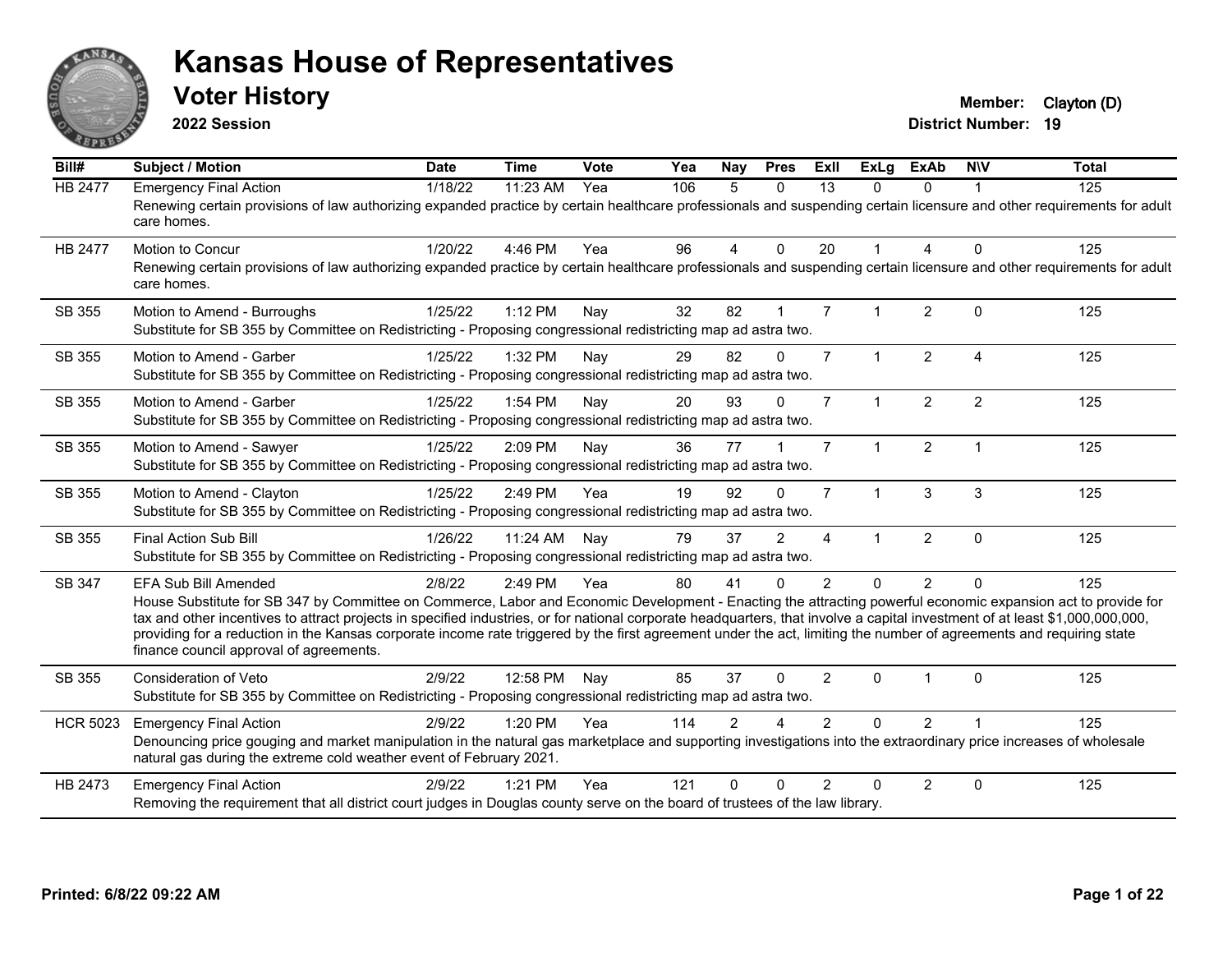

**2022 Session**

**Voter History Member:** Clayton (D)

| Bill#           | <b>Subject / Motion</b>                                                                                                                                                                                                                                                              | <b>Date</b> | <b>Time</b> | <b>Vote</b> | Yea | <b>Nav</b>   | <b>Pres</b> | ExIl           | <b>ExLa</b>  | <b>ExAb</b>    | <b>NIV</b>     | <b>Total</b> |
|-----------------|--------------------------------------------------------------------------------------------------------------------------------------------------------------------------------------------------------------------------------------------------------------------------------------|-------------|-------------|-------------|-----|--------------|-------------|----------------|--------------|----------------|----------------|--------------|
| HB 2490         | <b>Emergency Final Action</b><br>Authorizing the state treasurer to determine account owners and designated beneficiaries for an ABLE savings account, adding who may open such an account and<br>requiring compliance with the federal internal revenue code.                       | 2/9/22      | 1:22 PM     | Yea         | 118 | 3            | $\Omega$    | $\mathfrak{p}$ | 0            | $\overline{2}$ | $\Omega$       | 125          |
| HB 2480         | <b>Final Action</b><br>Amending the public water supply project loan program's definition of "project" to remove the definition's current exclusion of projects that are<br>related to the diversion or transportation of water acquired through a water transfer.                   | 2/15/22     | 11:59 PM    | Yea         | 118 | $\Omega$     | $\Omega$    | 3              | $\Omega$     | $\overline{2}$ | $\overline{2}$ | 125          |
| <b>HB 2564</b>  | <b>Final Action</b><br>Updating the version of risk-based capital instructions in effect.                                                                                                                                                                                            | 2/15/22     | 11:59 PM    | Yea         | 118 | 0            | $\Omega$    | 3              | $\mathbf{0}$ | $\overline{2}$ | $\overline{2}$ | 125          |
| HB 2489         | <b>Final Action Amended</b><br>Amending provisions of the technology-enabled fiduciary financial institutions act relating to fees and assessments, examinations, disclosures to consumers and<br>requiring such institutions to be mandatory reporters for purposes of elder abuse. | 2/16/22     | 11:17 AM    | Yea         | 120 | $\Omega$     | $\Omega$    |                | $\Omega$     | 3              |                | 125          |
| HB 2537         | <b>Final Action</b><br>Requiring the insurance department to hold a hearing in cases involving an order under the Kansas administrative procedure act.                                                                                                                               | 2/16/22     | 11:19 AM    | Yea         | 120 | $\Omega$     |             |                | $\Omega$     | 3              | $\Omega$       | 125          |
| SB 337          | <b>Final Action</b><br>Converting the conditional charter issued for the pilot program under the technology-enabled fiduciary financial institutions act to a full fiduciary financial institution<br>charter.                                                                       | 2/16/22     | 11:20 AM    | Yea         | 119 |              |             |                | $\Omega$     | 3              | $\mathbf 0$    | 125          |
| <b>HCR 5014</b> | Motion to Recommend for Passage<br>Proposing a constitutional amendment that provides for legislative oversight of rules and regulations adopted by executive branch agencies and officials.                                                                                         | 2/16/22     | 12:30 PM    | Nay         | 77  | 42           | $\Omega$    |                | $\Omega$     | $\overline{2}$ | 3              | 125          |
| HB 2560         | <b>Final Action</b><br>Extending certain penalties, fees and maximum amounts of fees and the expiration dates of certain programs of the Kansas department of agriculture.                                                                                                           | 2/17/22     | 12:25 PM    | Yea         | 101 | 11           | $\Omega$    |                | $\Omega$     | 11             |                | 125          |
| HB 2591         | <b>Final Action</b><br>Repealing the state general fund and conservation fee fund transfers to the abandoned oil and gas well fund.                                                                                                                                                  | 2/17/22     | 12:27 PM    | Yea         | 112 | $\Omega$     | $\Omega$    |                | $\Omega$     | 11             |                | 125          |
| <b>HCR 5014</b> | <b>Final Action</b><br>Proposing a constitutional amendment that provides for legislative oversight of rules and regulations adopted by executive branch agencies and officials.                                                                                                     | 2/17/22     | 12:43 PM    | Nav         | 80  | 33           | $\Omega$    |                | $\Omega$     | 11             | $\mathbf 0$    | 125          |
| HB 2540         | <b>Emergency Final Action</b><br>Authorizing the construction of a memorial honoring Kansas gold star families.                                                                                                                                                                      | 2/17/22     | 12:45 PM    | Yea         | 113 | $\Omega$     | $\Omega$    |                | $\Omega$     | 11             | $\Omega$       | 125          |
| HB 2458         | <b>Emergency Final Action</b><br>Designating a portion of U.S. highway 56 as the PFC Shane Austin memorial highway.                                                                                                                                                                  | 2/17/22     | 12:47 PM    | Yea         | 113 | $\mathbf{0}$ | $\Omega$    | $\overline{1}$ | $\Omega$     | 11             | $\Omega$       | 125          |
| HB 2476         | <b>Emergency Final Action</b><br>Providing for the silver star and bronze star distinctive license plates.                                                                                                                                                                           | 2/17/22     | 12:48 PM    | Yea         | 113 | $\Omega$     | $\Omega$    | $\overline{1}$ | $\Omega$     | 11             | $\Omega$       | 125          |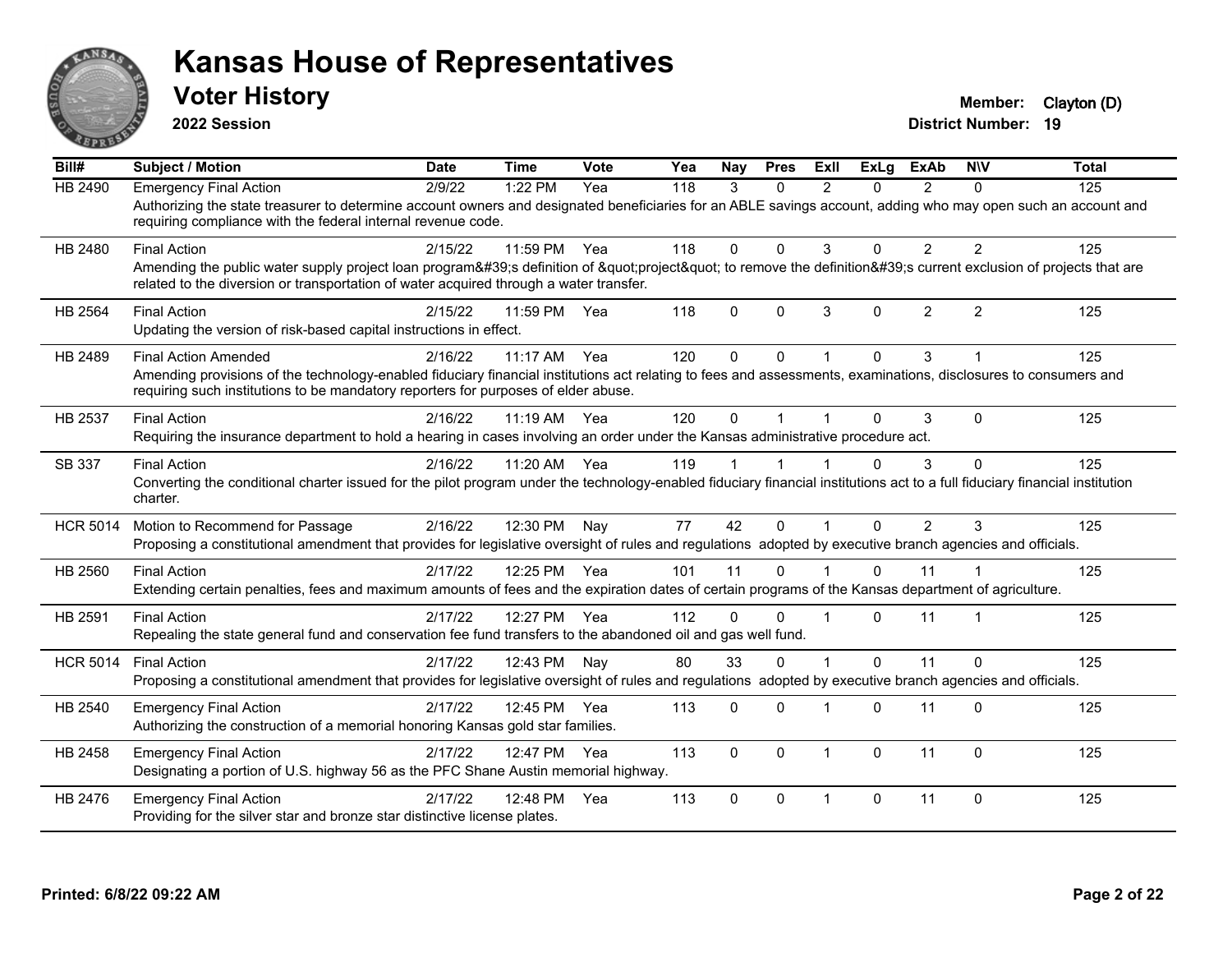

**2022 Session**

**Voter History Member:** Clayton (D)

| Bill#           | <b>Subject / Motion</b>                                                                                                                                                                                                                                                                                                                                                                                                                                         | <b>Date</b> | <b>Time</b>  | Vote | Yea | <b>Nay</b>     | <b>Pres</b>  | ExIl           | <b>ExLg</b> | <b>ExAb</b>    | <b>NIV</b>     | <b>Total</b> |
|-----------------|-----------------------------------------------------------------------------------------------------------------------------------------------------------------------------------------------------------------------------------------------------------------------------------------------------------------------------------------------------------------------------------------------------------------------------------------------------------------|-------------|--------------|------|-----|----------------|--------------|----------------|-------------|----------------|----------------|--------------|
| <b>HB 2478</b>  | <b>Emergency Final Action</b><br>Designating a portion of United States highway 166 as the SGT Evan S Parker memorial highway.                                                                                                                                                                                                                                                                                                                                  | 2/17/22     | 12:49 PM     | Yea  | 113 | $\Omega$       | $\Omega$     | $\mathbf{1}$   | $\Omega$    | 11             | $\Omega$       | 125          |
| <b>HCR 5014</b> | <b>Final Action</b><br>Proposing a constitutional amendment that provides for legislative oversight of rules and regulations adopted by executive branch agencies and officials.                                                                                                                                                                                                                                                                                | 2/21/22     | 11:45 AM     | Nay  | 85  | 39             | $\Omega$     | $\overline{ }$ | 0           | $\Omega$       | $\Omega$       | 125          |
| HB 2517         | <b>Final Action Amended</b><br>Transferring the responsibility to certify drug abuse treatment providers that participate in the certified drug abuse treatment program from the department of corrections<br>to the Kansas sentencing commission.                                                                                                                                                                                                              | 2/22/22     | 10:49 AM Yea |      | 120 | 0              | $\Omega$     | 2              | 0           | 3              | $\Omega$       | 125          |
| HB 2594         | <b>Final Action Amended</b><br>Exempting certain modifications on antique vehicles from vehicle identification number offense seizures and dispositions.                                                                                                                                                                                                                                                                                                        | 2/22/22     | 10:50 AM Yea |      | 120 | $\Omega$       | $\Omega$     | $\overline{2}$ | 0           | 3              | $\mathbf 0$    | 125          |
| HB 2607         | <b>Final Action Amended</b><br>Clarifying the time limitations for habeas corpus claims.                                                                                                                                                                                                                                                                                                                                                                        | 2/22/22     | 10:51 AM     | Yea  | 120 | $\Omega$       | $\Omega$     | $\overline{2}$ | 0           | $\mathbf{3}$   | $\mathbf 0$    | 125          |
| HB 2299         | Motion to Amend - Fairchild<br>Allowing a search warrant to be executed within 10 days from the date of issuance.                                                                                                                                                                                                                                                                                                                                               | 2/22/22     | 3:16 PM      | Yea  | 35  | 84             | $\mathbf{0}$ | 2              | 0           | 3              | $\overline{1}$ | 125          |
| HB 2703         | Motion to Amend - Clayton<br>Making changes to employment security law provisions regarding the employment security fund and employer contribution rates, the definition of employment to<br>conform with federal law and various updates to the my reemployment plan program, including making the program mandatory with certain exceptions, and providing<br>that the secretary of commerce may require participation by claimants in reemployment services. | 2/22/22     | 4:17 PM      | Yea  | 37  | 80             | $\mathbf 0$  | $\overline{2}$ | $\Omega$    | 3              | 3              | 125          |
| HB 2525         | Motion to Recommend for Passage<br>Removing non-cooperation with child support from requirements for food and child care assistance eligibility and exempting adults enrolled in school from the 20-hour-<br>per-week work requirement for child care assistance eligibility for a limited time.                                                                                                                                                                | 2/22/22     | 5:17 PM      | Yea  | 53  | 66             | $\Omega$     | $\overline{2}$ | $\Omega$    | 3              |                | 125          |
| HB 2110         | <b>Final Action Amended</b><br>Requiring insurance coverage for PANS and PANDAS by the state health care benefits program and requiring the state employee health care commission to submit an<br>impact report on such coverage to the legislature.                                                                                                                                                                                                            | 2/23/22     | 10:21 AM Yea |      | 113 | 8              | $\Omega$     | 3              | $\Omega$    | $\overline{1}$ | $\Omega$       | 125          |
| HB 2299         | <b>Final Action Amended</b><br>Allowing a search warrant to be executed within 10 days from the date of issuance.                                                                                                                                                                                                                                                                                                                                               | 2/23/22     | 10:22 AM     | Yea  | 119 | $\overline{2}$ | $\Omega$     | 3              | 0           | 1              | $\mathbf 0$    | 125          |
| HB 2386         | <b>Final Action Amended</b><br>Establishing requirements for the payment and reimbursement of dental services by a dental benefit plan.                                                                                                                                                                                                                                                                                                                         | 2/23/22     | 10:23 AM Yea |      | 118 | 3              | $\Omega$     | 3              | 0           | 1              | $\Omega$       | 125          |
| HB 2456         | <b>Final Action Amended</b><br>Establishing the Kansas kids lifetime combination hunting and fishing license.                                                                                                                                                                                                                                                                                                                                                   | 2/23/22     | 10:24 AM     | Yea  | 117 | 4              | $\mathbf{0}$ | 3              | 0           | 1              | $\Omega$       | 125          |
| HB 2481         | <b>Final Action</b><br>Authorizing KP&F participating service credit purchase for certain in-state nonfederal governmental employment.                                                                                                                                                                                                                                                                                                                          | 2/23/22     | 10:25 AM Yea |      | 121 | $\Omega$       | $\Omega$     | 3              | 0           | $\overline{1}$ | $\Omega$       | 125          |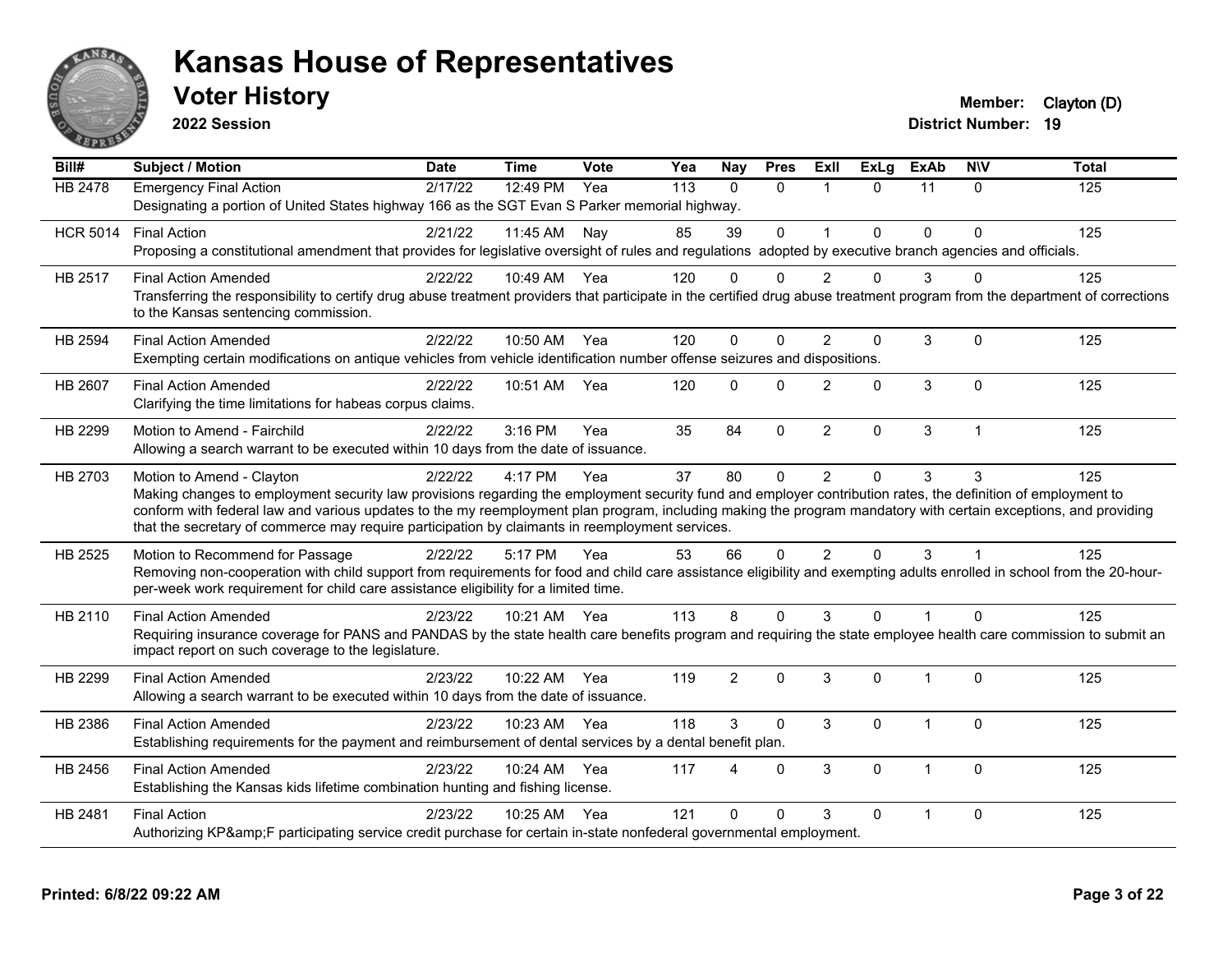

**2022 Session**

**Voter History Member:** Clayton (D)

| Bill#          | Subject / Motion                                                                                                                                                                                                                                                                                                                                                                       | <b>Date</b> | Time         | <b>Vote</b> | Yea | <b>Nay</b>   | <b>Pres</b>  | ExII | <b>ExLg</b> | <b>ExAb</b>  | <b>NIV</b>   | <b>Total</b> |
|----------------|----------------------------------------------------------------------------------------------------------------------------------------------------------------------------------------------------------------------------------------------------------------------------------------------------------------------------------------------------------------------------------------|-------------|--------------|-------------|-----|--------------|--------------|------|-------------|--------------|--------------|--------------|
| HB 2483        | <b>Final Action</b><br>Providing for the daughters of the American revolution distinctive license plate.                                                                                                                                                                                                                                                                               | 2/23/22     | 10:26 AM     | Yea         | 105 | 16           | $\mathbf{0}$ | 3    | $\Omega$    | $\mathbf 1$  | $\Omega$     | 125          |
| HB 2496        | <b>Final Action</b><br>Enacting the uniform family law arbitration act.                                                                                                                                                                                                                                                                                                                | 2/23/22     | 10:27 AM     | Yea         | 121 | $\mathbf{0}$ | $\mathbf 0$  | 3    | $\Omega$    | $\mathbf{1}$ | $\mathbf{0}$ | 125          |
| <b>HB 2508</b> | <b>Final Action</b><br>Requiring retention of fingerprints by the Kansas bureau of investigation for participation in the federal rap back program.                                                                                                                                                                                                                                    | 2/23/22     | 10:28 AM     | Yea         | 115 | 6            | $\mathbf{0}$ | 3    | $\Omega$    | $\mathbf{1}$ | $\Omega$     | 125          |
| HB 2510        | <b>Final Action</b><br>Updating certain investment limitation requirements to provide increased options for Kansas domiciled life insurance companies investing in equity interests and<br>preferred stock.                                                                                                                                                                            | 2/23/22     | 10:29 AM     | Yea         | 120 |              | $\Omega$     | 3    | $\Omega$    |              | $\Omega$     | 125          |
| HB 2515        | <b>Final Action</b><br>Creating a mechanism to seek relief from the Kansas offender registration act requirements for drug offenders and allowing expungement of offenses when such relief is<br>granted.                                                                                                                                                                              | 2/23/22     | 10:30 AM Yea |             | 120 |              | $\mathbf{0}$ | 3    | 0           |              | $\Omega$     | 125          |
| HB 2516        | <b>Final Action</b><br>Requiring an offender who raises error in such offender's criminal history calculation for the first time on appeal to show prejudicial error, requiring the journal entry<br>used to establish criminal history to be attached to the criminal history worksheet and authorizing the court to correct an illegal sentence while a direct appeal is<br>pending. | 2/23/22     | 10:32 AM     | Yea         | 121 | $\Omega$     | $\mathbf{0}$ | 3    | $\Omega$    | 1            | $\mathbf{0}$ | 125          |
| HB 2529        | <b>Final Action</b><br>Allowing veteran license plate applicants to use either a DD214 form, a military veteran identification card or veteran health identification card for proof of veteran status.                                                                                                                                                                                 | 2/23/22     | 10:33 AM Yea |             | 120 | $\mathbf{1}$ | $\Omega$     | 3    | $\Omega$    | $\mathbf{1}$ | $\Omega$     | 125          |
| HB 2547        | <b>Final Action Amended</b><br>Authorizing technology-enabled fiduciary financial institution insurance companies within the captive insurance act and providing for the requirements and operations<br>thereof.                                                                                                                                                                       | 2/23/22     | 10:34 AM Yea |             | 120 |              | $\mathbf{0}$ | 3    | 0           |              | $\Omega$     | 125          |
| HB 2559        | <b>Final Action Amended</b><br>Creating the Kansas cotton boll weevil program and requiring the program to levy an assessment upon Kansas produced cotton and monitor and mitigate the risk of boll<br>weevils.                                                                                                                                                                        | 2/23/22     | 10:38 AM Yea |             | 83  | 37           |              | 3    | $\Omega$    |              | $\Omega$     | 125          |
| HB 2563        | <b>Final Action Amended</b><br>Concerning the Kansas seed law and the commercial industrial hemp act; relating to labeling; seeds treated with certain substances; definitions; labeling; unlawful<br>actions; certain registrations; inspections; live plant dealers; and testing services.                                                                                           | 2/23/22     | 10:39 AM Yea |             | 113 | 8            | $\mathbf 0$  | 3    | $\Omega$    | $\mathbf{1}$ | $\Omega$     | 125          |
| HB 2567        | <b>Final Action Amended</b><br>Increasing certain registration and title fees on vehicles for services performed by county treasurers and the division of vehicles and decreasing certain fees related to<br>administrative costs and disposition of such fees.                                                                                                                        | 2/23/22     | 10:41 AM Yea |             | 114 | 6            |              | 3    | $\Omega$    |              | $\Omega$     | 125          |
| HB 2568        | <b>Final Action</b><br>Amending the Kansas mortgage business act by providing for mortgage business work at remote locations, license and registration renewal or reinstatement<br>procedures, surety bond requirements and evidence of solvency and net worth and requiring notice when adding or closing branch offices.                                                             | 2/23/22     | 10:43 AM     | Yea         | 118 | 3            | $\mathbf{0}$ | 3    | $\Omega$    | $\mathbf{1}$ | $\Omega$     | 125          |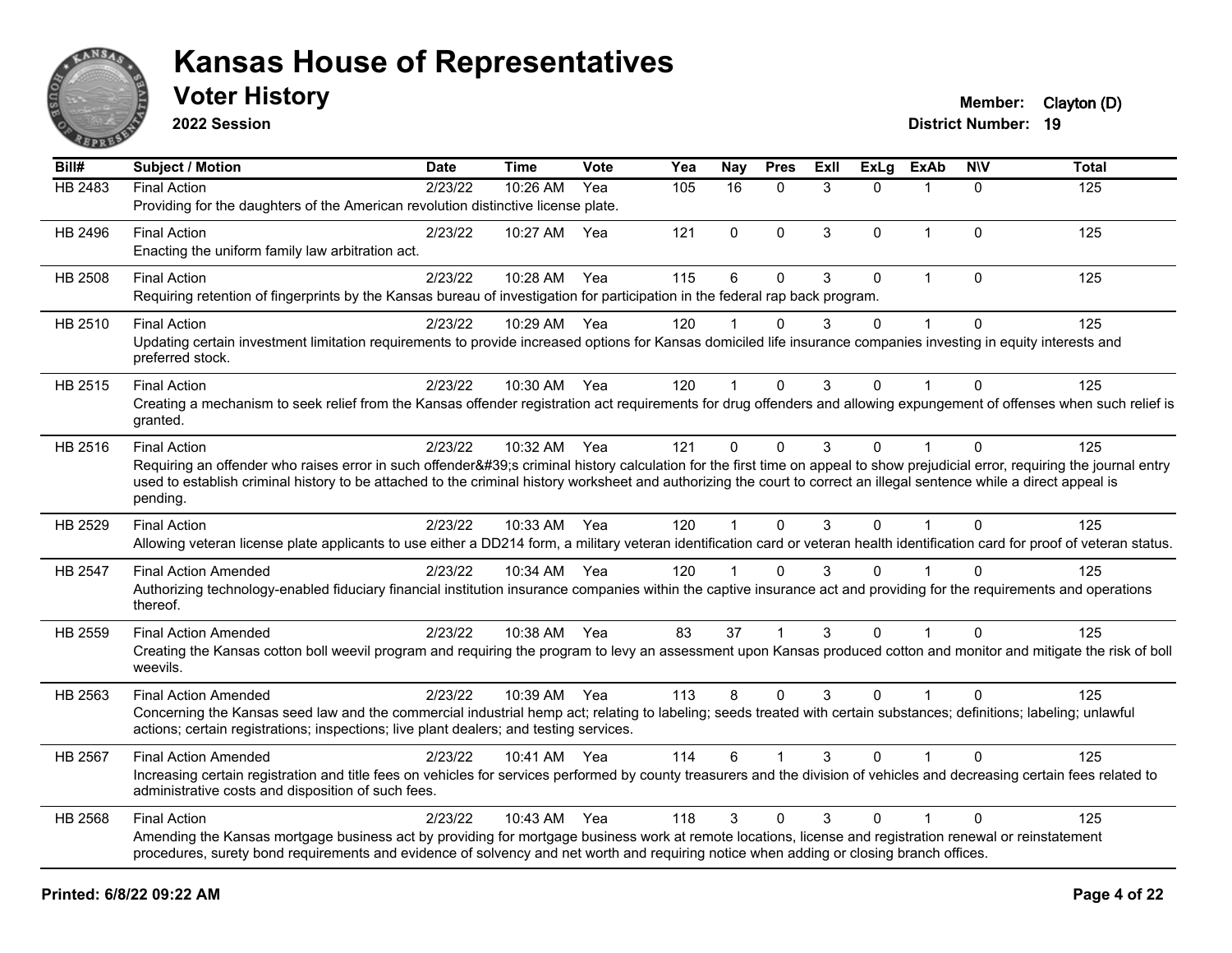

**2022 Session**

**Voter History Member:** Clayton (D)

| Bill#           | <b>Subject / Motion</b>                                                                                                                                                                                                                                            | <b>Date</b> | <b>Time</b>  | <b>Vote</b> | Yea | Nav          | <b>Pres</b>  | ExII           | <b>ExLg</b> | ExAb           | <b>NIV</b>  | <b>Total</b> |
|-----------------|--------------------------------------------------------------------------------------------------------------------------------------------------------------------------------------------------------------------------------------------------------------------|-------------|--------------|-------------|-----|--------------|--------------|----------------|-------------|----------------|-------------|--------------|
| <b>HB 2574</b>  | <b>Final Action</b>                                                                                                                                                                                                                                                | 2/23/22     | 10:43 AM     | Yea         | 121 | $\mathbf{0}$ | $\Omega$     | 3              | $\Omega$    |                | $\Omega$    | 125          |
|                 | Establishing a time limitation for awarding compensation for mental health counseling and increasing certain compensation award amounts by the crime victims<br>compensation board.                                                                                |             |              |             |     |              |              |                |             |                |             |              |
| HB 2579         | <b>Final Action Amended</b>                                                                                                                                                                                                                                        | 2/23/22     | 10:45 AM Yea |             | 90  | 31           | $\Omega$     | 3              | 0           | $\mathbf{1}$   | $\Omega$    | 125          |
|                 | Requiring electronic filing of campaign reports by candidates for state office unless an exemption is granted for cause.                                                                                                                                           |             |              |             |     |              |              |                |             |                |             |              |
| HB 2595         | <b>Final Action</b>                                                                                                                                                                                                                                                | 2/23/22     | 10:46 AM     | Yea         | 121 | $\mathbf 0$  | $\mathbf{0}$ | 3              | 0           | $\mathbf{1}$   | $\mathbf 0$ | 125          |
|                 | Making certain antique vehicle titling procedures applicable to vehicles having a model year of 1960 or later instead of 1950 or later.                                                                                                                            |             |              |             |     |              |              |                |             |                |             |              |
| <b>HB 2597</b>  | <b>Final Action</b>                                                                                                                                                                                                                                                | 2/23/22     | 10:47 AM     | Yea         | 116 | 5            | $\Omega$     | 3              | 0           | $\overline{1}$ | $\Omega$    | 125          |
|                 | Providing for four distinctive license plates for the Kansas department of wildlife and parks.                                                                                                                                                                     |             |              |             |     |              |              |                |             |                |             |              |
| <b>HB 2608</b>  | <b>Final Action</b>                                                                                                                                                                                                                                                | 2/23/22     | 10:48 AM     | Yea         | 117 | 4            | $\mathbf{0}$ | 3              | 0           |                | $\mathbf 0$ | 125          |
|                 | Removing provisions authorizing criminal restitution to be enforced as a civil judgment and authorizing judicial districts to contract for collection services for criminal<br>restitution.                                                                        |             |              |             |     |              |              |                |             |                |             |              |
| HB 2633         | <b>Final Action Amended</b>                                                                                                                                                                                                                                        | 2/23/22     | 10:49 AM     | Yea         | 108 | 13           | $\mathbf{0}$ | 3              | 0           | $\mathbf{1}$   | $\mathbf 0$ | 125          |
|                 | Providing for the city of Hutchinson distinctive license plate.                                                                                                                                                                                                    |             |              |             |     |              |              |                |             |                |             |              |
| HB 2654         | <b>Final Action</b>                                                                                                                                                                                                                                                | 2/23/22     | 10:50 AM     | Yea         | 121 | $\Omega$     | $\Omega$     | 3              | 0           |                | $\Omega$    | 125          |
|                 | Providing guidance to determine how offenders under the supervision of two or more supervision agency can have supervision consolidated into one agency.                                                                                                           |             |              |             |     |              |              |                |             |                |             |              |
| <b>HB 2688</b>  | <b>Final Action Amended</b>                                                                                                                                                                                                                                        | 2/23/22     | 10:52 AM     | Yea         | 116 | 5            | $\Omega$     | 3              | 0           |                | $\Omega$    | 125          |
|                 | Requiring that licensed farm wineries be issued a cereal malt beverage retailer license if the statutory requirements for such retailer license are satisfied.                                                                                                     |             |              |             |     |              |              |                |             |                |             |              |
| HB 2703         | <b>Final Action</b>                                                                                                                                                                                                                                                | 2/23/22     | 10:53 AM Yea |             | 121 | $\Omega$     | ∩            | 3              | 0           |                | ∩           | 125          |
|                 | Making changes to employment security law provisions regarding the employment security fund and employer contribution rates, the definition of employment to                                                                                                       |             |              |             |     |              |              |                |             |                |             |              |
|                 | conform with federal law and various updates to the my reemployment plan program, including making the program mandatory with certain exceptions, and providing<br>that the secretary of commerce may require participation by claimants in reemployment services. |             |              |             |     |              |              |                |             |                |             |              |
| <b>HCR 5022</b> | <b>Final Action Amended</b>                                                                                                                                                                                                                                        | 2/23/22     | 10:56 AM     | Nav         | 97  | 24           | $\mathbf{0}$ | 3              | 0           | $\mathbf{1}$   | $\Omega$    | 125          |
|                 | Proposing a constitutional amendment requiring that a sheriff be elected in each county; exception.                                                                                                                                                                |             |              |             |     |              |              |                |             |                |             |              |
|                 |                                                                                                                                                                                                                                                                    | 2/23/22     | 11:36 AM     | Yea         | 121 | $\mathbf{0}$ | $\mathbf{0}$ | 3              | 0           | $\mathbf{1}$   | $\mathbf 0$ | 125          |
| <b>HCR 5030</b> | <b>Emergency Final Action</b><br>Recognizing the growing problem of antisemitism in the United States.                                                                                                                                                             |             |              |             |     |              |              |                |             |                |             |              |
|                 |                                                                                                                                                                                                                                                                    |             |              |             |     |              |              |                |             |                |             |              |
| HB 2605         | <b>Emergency Final Action Amended</b><br>Increasing the rural population requirement maximum for the veterinary training program for rural Kansas and creating a food animal percentage requirement that may                                                       | 2/23/22     | 11:37 AM     | Yea         | 115 | 6            | $\Omega$     | 3              | $\Omega$    |                | $\Omega$    | 125          |
|                 | be fulfilled in lieu thereof.                                                                                                                                                                                                                                      |             |              |             |     |              |              |                |             |                |             |              |
| SB 358          | <b>Emergency Final Action</b>                                                                                                                                                                                                                                      | 3/2/22      | 11:40 AM     | Yea         | 121 | $\Omega$     | $\mathbf{0}$ | $\overline{2}$ | $\Omega$    | $\mathbf{1}$   |             | 125          |
|                 | Amending the public water supply project loan program's definition of "project" to remove the definition's current exclusion of projects that are                                                                                                                  |             |              |             |     |              |              |                |             |                |             |              |
|                 | related to the diversion or transportation of water acquired through a water transfer.                                                                                                                                                                             |             |              |             |     |              |              |                |             |                |             |              |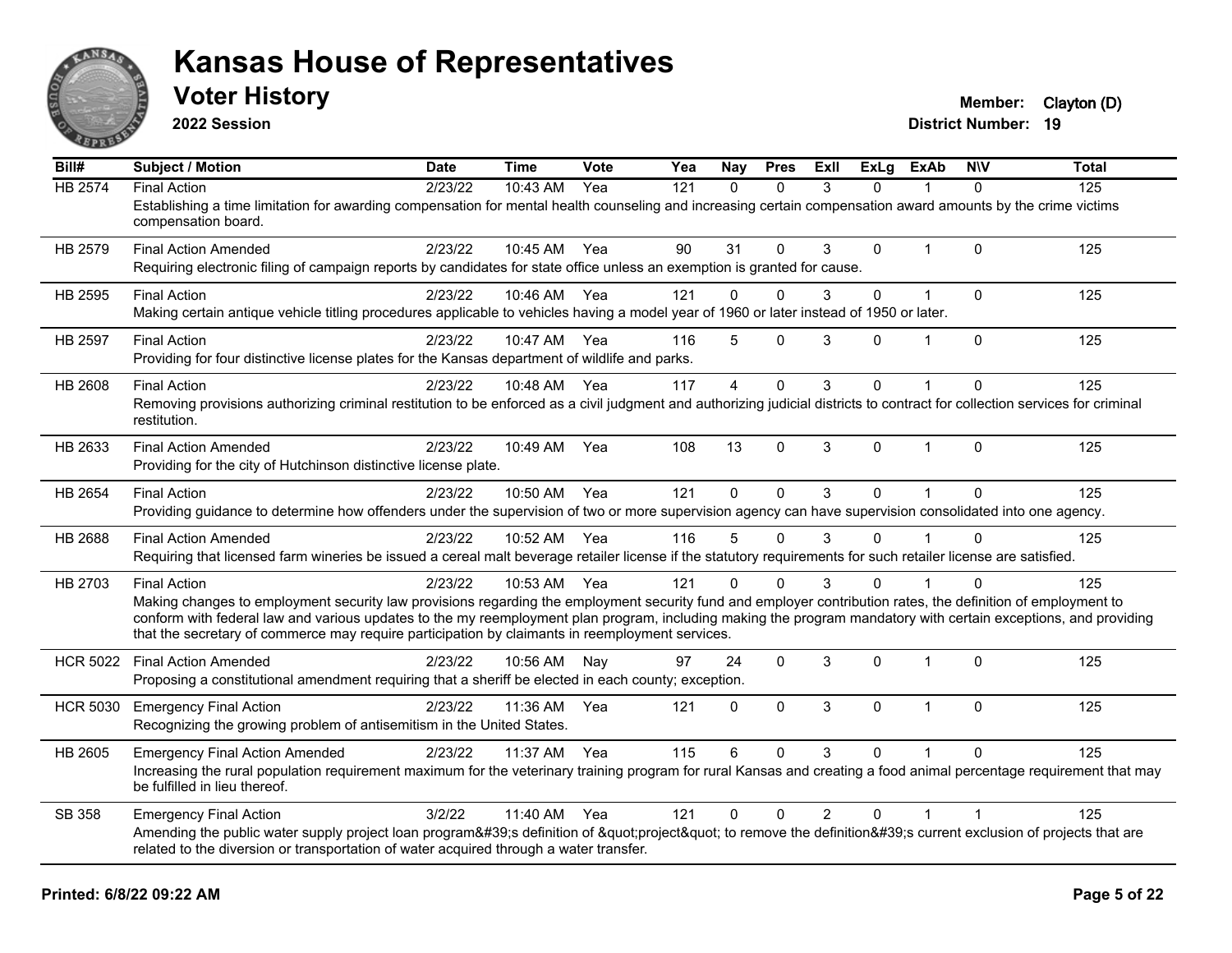

**2022 Session**

**Voter History Member:** Clayton (D)

| $\overline{BiII#}$ | <b>Subject / Motion</b>                                                                                                                                                                                                                                                                     | <b>Date</b> | <b>Time</b>  | Vote | Yea | Nay    | <b>Pres</b>  | Exll           | <b>ExLg</b>  | <b>ExAb</b>    | <b>NIV</b>     | <b>Total</b> |
|--------------------|---------------------------------------------------------------------------------------------------------------------------------------------------------------------------------------------------------------------------------------------------------------------------------------------|-------------|--------------|------|-----|--------|--------------|----------------|--------------|----------------|----------------|--------------|
| SB 101             | <b>EFA Sub Bill Amended</b>                                                                                                                                                                                                                                                                 | 3/2/22      | 11:41 AM     | Yea  | 86  | 35     | $\mathbf{0}$ | $\overline{2}$ | $\Omega$     |                |                | 125          |
|                    | House Substitute for SB 101 by Committee on Transportation - Approving the operation and use of electric-assisted bicycles and regulating the use thereof.                                                                                                                                  |             |              |      |     |        |              |                |              |                |                |              |
| SB 62              | <b>Emergency Final Action Amended</b>                                                                                                                                                                                                                                                       | 3/2/22      | 11:42 AM Yea |      | 115 | 6      | $\Omega$     | $\overline{2}$ | $\mathbf 0$  |                | 1              | 125          |
|                    | Amending the standards for school-administered vision screenings for students, establishing the Kansas children's vision health and school readiness commission                                                                                                                             |             |              |      |     |        |              |                |              |                |                |              |
|                    | and allowing schools to maintain emergency albuterol kits.                                                                                                                                                                                                                                  |             |              |      |     |        |              |                |              |                |                |              |
| <b>HCR 5027</b>    | Motion to Amend - Hoye                                                                                                                                                                                                                                                                      | 3/8/22      | 12:06 PM Yea |      | 35  | 84     |              | $\overline{2}$ | $\Omega$     |                | $\overline{2}$ | 125          |
|                    | Applying to the Congress of the United States to call a convention of the states.                                                                                                                                                                                                           |             |              |      |     |        |              |                |              |                |                |              |
| <b>HCR 5027</b>    | Motion to Amend - Houser                                                                                                                                                                                                                                                                    | 3/8/22      | 12:23 PM     | Yea  | 64  | 53     | $\mathbf 0$  | $\overline{2}$ | $\mathbf{0}$ | $\overline{2}$ | 4              | 125          |
|                    | Applying to the Congress of the United States to call a convention of the states.                                                                                                                                                                                                           |             |              |      |     |        |              |                |              |                |                |              |
| <b>HCR 5027</b>    | Motion to Amend - Ruiz, S.                                                                                                                                                                                                                                                                  | 3/8/22      | 12:50 PM Yea |      | 33  | 83     | $\mathbf 0$  | $\overline{2}$ | $\mathbf 0$  | $\overline{c}$ | 5              | 125          |
|                    | Applying to the Congress of the United States to call a convention of the states.                                                                                                                                                                                                           |             |              |      |     |        |              |                |              |                |                |              |
| <b>HCR 5027</b>    | Motion to Recommend for Passage                                                                                                                                                                                                                                                             | 3/8/22      | 1:31 PM      | Nay  | 78  | 42     | $\Omega$     | $\overline{2}$ | $\Omega$     | $\overline{2}$ | $\mathbf{1}$   | 125          |
|                    | Applying to the Congress of the United States to call a convention of the states.                                                                                                                                                                                                           |             |              |      |     |        |              |                |              |                |                |              |
| HB 2710            | <b>Final Action</b>                                                                                                                                                                                                                                                                         | 3/9/22      | 11:13 AM     | Yea  | 116 | 3      | $\Omega$     | 4              | 0            | $\overline{2}$ | $\Omega$       | 125          |
|                    | Increasing the percentage of alcohol by volume allowed to not more than 16% for domestic table wine and the domestic fortified wine threshold to more than 16%                                                                                                                              |             |              |      |     |        |              |                |              |                |                |              |
|                    | alcohol by volume.                                                                                                                                                                                                                                                                          |             |              |      |     |        |              |                |              |                |                |              |
| HB 2548            | <b>Final Action Amended</b>                                                                                                                                                                                                                                                                 | 3/9/22      | 11:14 AM     | Yea  | 116 | 3      | $\Omega$     | 4              | 0            | $\overline{2}$ | $\Omega$       | 125          |
|                    | Implementing additional reporting requirements for informational technology projects and state agencies and requiring additional information technology security training<br>and status reports.                                                                                            |             |              |      |     |        |              |                |              |                |                |              |
| <b>HCR 5027</b>    | <b>Final Action Amended</b>                                                                                                                                                                                                                                                                 | 3/9/22      | 11:22 AM     | Nay  | 76  | 43     | $\mathbf{0}$ | 4              | $\Omega$     | $\overline{2}$ | $\Omega$       | 125          |
|                    | Applying to the Congress of the United States to call a convention of the states.                                                                                                                                                                                                           |             |              |      |     |        |              |                |              |                |                |              |
| SB 421             | Motion to Amend - Xu                                                                                                                                                                                                                                                                        | 3/9/22      | 12:22 PM Yea |      | 38  | 79     | $\Omega$     | 4              | $\Omega$     | 2              | $\overline{2}$ | 125          |
|                    | Transferring \$253,866,022 from the state general fund to the Kansas public employees retirement fund during fiscal year 2022 and eliminating certain level-dollar                                                                                                                          |             |              |      |     |        |              |                |              |                |                |              |
|                    | KPERS employer contribution payments.                                                                                                                                                                                                                                                       |             |              |      |     |        |              |                |              |                |                |              |
| SB <sub>2</sub>    | <b>Emergency Final Action Amended</b>                                                                                                                                                                                                                                                       | 3/9/22      | 1:18 PM      | Yea  | 87  | 31     | $\mathbf{0}$ | $\overline{4}$ | $\Omega$     | 2              | $\overline{1}$ | 125          |
|                    | Allowing consumption of beer, wine or other alcoholic liquor on theKansas state fairgrounds; increasing the number of temporary permits an applicantmay receive from                                                                                                                        |             |              |      |     |        |              |                |              |                |                |              |
|                    | four to 12 permits per year; limiting what cities, counties ortownships may charge for a temporary permit to not more than \$25 per day; andcrediting a portion of moneys<br>collected from the liquor drink tax and theliquor enforcement tax to the state fair capital improvements fund. |             |              |      |     |        |              |                |              |                |                |              |
| HB 2462            | <b>Emergency Final Action</b>                                                                                                                                                                                                                                                               | 3/9/22      | $1:19$ PM    | Yea  | 118 | $\cap$ | $\Omega$     | Δ              | 0            | $\overline{2}$ | $\overline{1}$ | 125          |
|                    | Removing the standing committee membership requirements for members of the joint committee on state-tribal relations.                                                                                                                                                                       |             |              |      |     |        |              |                |              |                |                |              |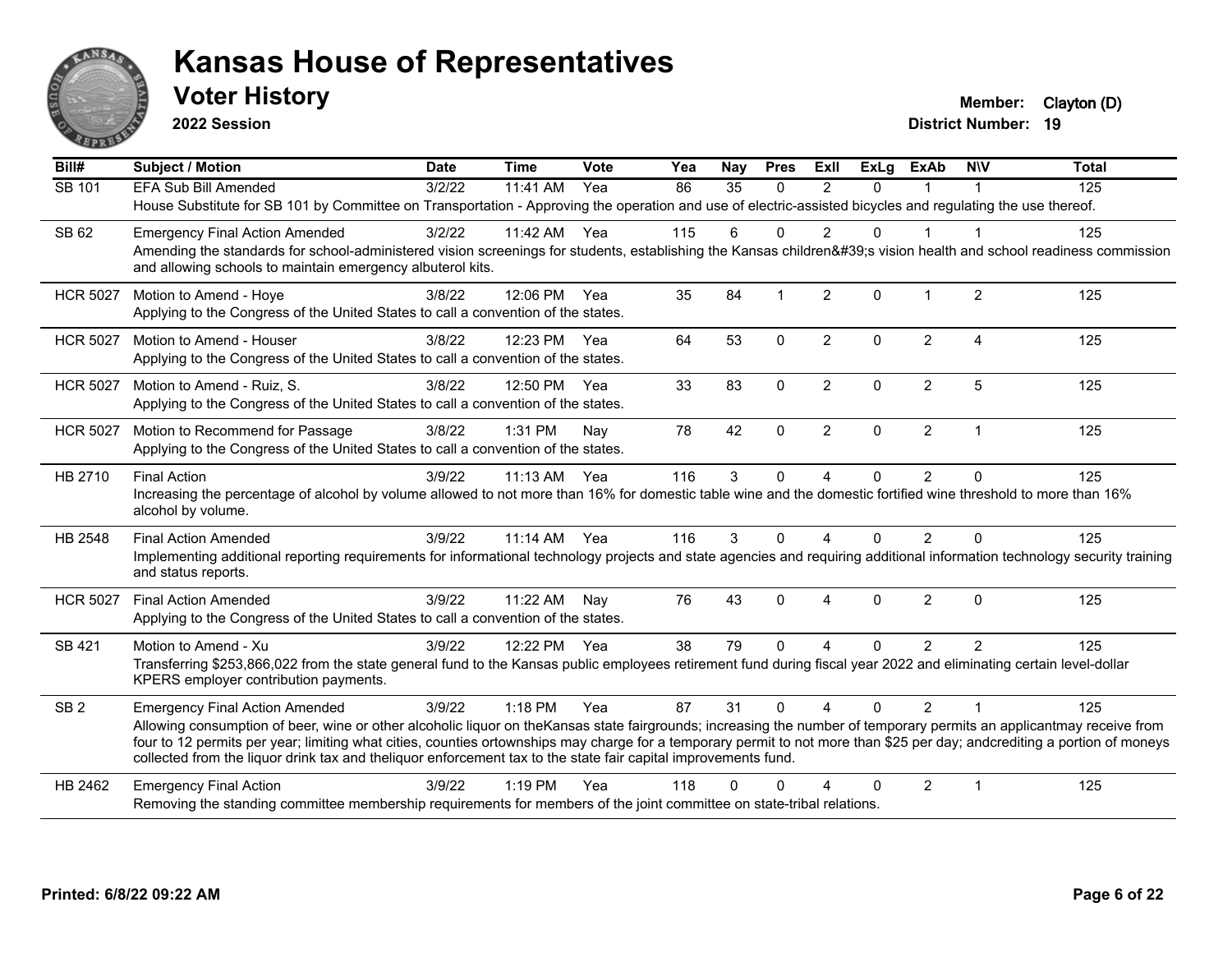

**2022 Session**

**Voter History Member:** Clayton (D)

| Bill#           | <b>Subject / Motion</b>                                                                                                                                                                                                                                                                                                                                                                                                                                                                                                                                                                                               | <b>Date</b> | <b>Time</b>  | Vote  | Yea | Nay            | <b>Pres</b>  | ExII                   | <b>ExLg</b> | <b>ExAb</b>    | <b>NIV</b>   | <b>Total</b> |
|-----------------|-----------------------------------------------------------------------------------------------------------------------------------------------------------------------------------------------------------------------------------------------------------------------------------------------------------------------------------------------------------------------------------------------------------------------------------------------------------------------------------------------------------------------------------------------------------------------------------------------------------------------|-------------|--------------|-------|-----|----------------|--------------|------------------------|-------------|----------------|--------------|--------------|
| SB 421          | <b>Emergency Final Action Amended</b><br>Transferring \$1,000,000,000 from the state general fund to the Kansas public employees retirement fund during fiscal year 2022 and eliminating certain level-dollar<br>KPERS employer contribution payments.                                                                                                                                                                                                                                                                                                                                                                | 3/9/22      | 1:20 PM      | Yea   | 113 | $\overline{5}$ | $\Omega$     | $\boldsymbol{\Lambda}$ | $\Omega$    | $\overline{2}$ | 1            | 125          |
| <b>SB 286</b>   | EFA Sub Bill Amended<br>House Substitute for Substitute for SB 286 - Continuing the governmental response to the COVID-19 pandemic in Kansas by extending the expanded use of<br>telemedicine, the suspension of certain requirements related to medical care facilities and immunity from civil liability for certain healthcare providers, certain persons<br>conducting business in this state and covered facilities for COVID-19 claims until January 20, 2023, creating the crime of interference with the conduct of a hospital and<br>increasing the criminal penalties for battery of a healthcare provider. | 3/9/22      | 1:23 PM      | Yea   | 102 | 17             | $\Omega$     | Δ                      | $\Omega$    | $\overline{2}$ | $\Omega$     | 125          |
| HB 2466         | <b>EFA Sub Bill</b><br>Substitute for HB 2466 by Committee on Education - Establishing the promoting advancement in computing knowledge act to increase the availability of computer<br>science education in Kansas schools.                                                                                                                                                                                                                                                                                                                                                                                          | 3/9/22      | 1:24 PM      | Yea   | 115 | 4              | $\Omega$     | $\Delta$               | $\Omega$    | $\overline{2}$ | $\Omega$     | 125          |
| HB 2541         | <b>Final Action</b><br>Crediting docket fees to the state general fund instead of the judicial branch docket fee fund; crediting marriage license fees and drivers'; license reinstatement fees to<br>the state general fund instead of the judicial branch nonjudicial salary adjustment fund.                                                                                                                                                                                                                                                                                                                       | 3/16/22     | 11:15 AM Yea |       | 111 | 12             | $\mathbf 0$  | $\overline{2}$         | $\Omega$    | $\Omega$       | $\Omega$     | 125          |
| HB 2582         | <b>Final Action Amended</b><br>Directing the Kansas department for children and families to share certain information with investigating law enforcement agencies.                                                                                                                                                                                                                                                                                                                                                                                                                                                    | 3/16/22     | $11:16$ AM   | - Yea | 122 | 1              | $\Omega$     | $\overline{2}$         | $\Omega$    | $\Omega$       | $\Omega$     | 125          |
| HB 2674         | <b>Final Action Amended</b><br>Requiring a forfeiture of an appearance bond to be set aside in certain circumstances.                                                                                                                                                                                                                                                                                                                                                                                                                                                                                                 | 3/16/22     | 11:17 AM     | Yea   | 121 | $\overline{2}$ | $\mathbf{0}$ | $\overline{2}$         | $\Omega$    | $\Omega$       | $\Omega$     | 125          |
| HB 2676         | <b>Final Action Amended</b><br>Authorizing counties to create a code inspection and enforcement fund and expanding the scope of the equipment reserve fund to include other computer and electronic<br>technologies.                                                                                                                                                                                                                                                                                                                                                                                                  | 3/16/22     | 11:18 AM Yea |       | 112 | 11             | 0            | $\overline{2}$         | $\Omega$    | $\Omega$       | $\mathbf{0}$ | 125          |
| <b>HCR 5032</b> | <b>Final Action</b><br>Honoring Ukrainians fighting against the Russian invasion.                                                                                                                                                                                                                                                                                                                                                                                                                                                                                                                                     | 3/16/22     | 11:20 AM     | Yea   | 119 | 4              | $\Omega$     | 2                      | $\Omega$    | $\Omega$       | $\Omega$     | 125          |
| HB 2528         | <b>Final Action Amended</b><br>Removing inflatable devices that are owned and operated by a nonprofit organization from the requirements of the Kansas amusement ride act.                                                                                                                                                                                                                                                                                                                                                                                                                                            | 3/17/22     | 11:21 AM     | Nay   | 86  | 34             | $\mathbf{0}$ | $\boldsymbol{\Lambda}$ | $\Omega$    | $\Omega$       | 1            | 125          |
| SB 335          | <b>Final Action</b><br>Exempting certain business entities that provide health insurance in the state but are not subject to the jurisdiction of the commissioner of insurance from payment of the<br>annual premium tax.                                                                                                                                                                                                                                                                                                                                                                                             | 3/17/22     | 11:22 AM     | Yea   | 120 | 0              | $\mathbf{0}$ | $\Delta$               | $\Omega$    | $\Omega$       | 1            | 125          |
| SB 348          | <b>Final Action Amended</b><br>Exempting the practice of threading from the practice of cosmetology.                                                                                                                                                                                                                                                                                                                                                                                                                                                                                                                  | 3/17/22     | 11:23 AM     | Yea   | 110 | 10             | $\Omega$     | 4                      | $\Omega$    | $\Omega$       | $\mathbf{1}$ | 125          |
| SB 392          | <b>Final Action</b><br>Terminating the transfer of remaining unencumbered moneys in the securities act fee fund exceeding \$50,000 to the state general fund.                                                                                                                                                                                                                                                                                                                                                                                                                                                         | 3/17/22     | 11:24 AM     | Yea   | 120 | 0              | $\Omega$     | 4                      | $\Omega$    | 0              | 1            | 125          |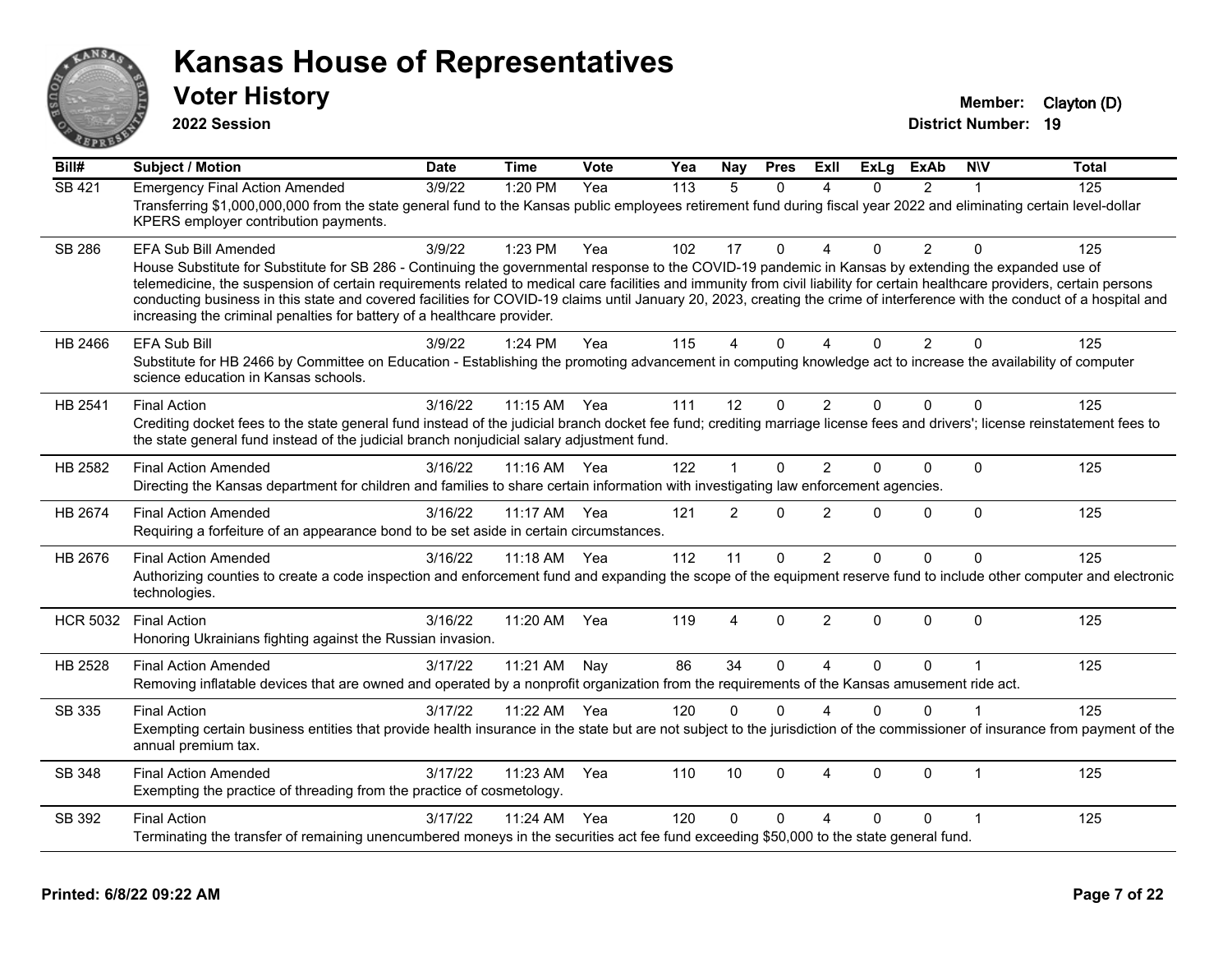

**2022 Session**

**Voter History Member:** Clayton (D)

| Bill#          | <b>Subject / Motion</b>                                                                                                                                                                                                                                                                                                                               | <b>Date</b> | <b>Time</b>           | <b>Vote</b> | Yea | <b>Nay</b>           | <b>Pres</b>  | <b>ExII</b>              | <b>ExLg</b>  | <b>ExAb</b>  | <b>NIV</b>     | <b>Total</b> |
|----------------|-------------------------------------------------------------------------------------------------------------------------------------------------------------------------------------------------------------------------------------------------------------------------------------------------------------------------------------------------------|-------------|-----------------------|-------------|-----|----------------------|--------------|--------------------------|--------------|--------------|----------------|--------------|
| <b>HB 2712</b> | <b>Emergency Final Action</b><br>Establishing the Kansas commission for the United States semiquincentennial.                                                                                                                                                                                                                                         | 3/17/22     | $\overline{11:}47$ AM | Yea         | 119 | $\blacktriangleleft$ | $\Omega$     | $\Delta$                 | $\Omega$     | $\Omega$     | $\overline{1}$ | 125          |
| <b>SB 408</b>  | <b>Emergency Final Action Amended</b><br>Increasing the criminal penalties for multiple thefts of mail.                                                                                                                                                                                                                                               | 3/17/22     | 11:48 AM              | Yea         | 117 | 3                    | $\Omega$     | $\overline{4}$           | $\mathbf{0}$ | $\mathbf 0$  | $\overline{1}$ | 125          |
| SB 400         | EFA Sub Bill<br>Substitute for SB 400 by Committee on Financial Institutions and Insurance - Updating certain requirements and conditions relating to the creation, modification and<br>termination of trusts in the Kansas uniform trust code and updating the definition of-áresident trust for tax purposes.                                       | 3/17/22     | 11:49 AM              | Yea         | 120 | $\mathbf{0}$         | $\Omega$     | $\boldsymbol{\Lambda}$   | $\Omega$     | $\Omega$     |                | 125          |
| SB 366         | <b>Emergency Final Action Amended</b><br>Specifying that the crime of burglary includes, without authority, entering into or remaining within any locked or secured portion of any dwelling, building or other<br>structure, with intent to commit another crime therein.                                                                             | 3/17/22     | 11:50 AM              | Yea         | 120 | $\Omega$             | $\Omega$     | $\boldsymbol{\varDelta}$ | $\Omega$     | $\Omega$     |                | 125          |
| SB 313         | <b>Emergency Final Action Amended</b><br>Designating a portion of United States highway 69 as the Senator Tom R Van Sickle memorial highway.                                                                                                                                                                                                          | 3/21/22     | 3:39 PM               | Yea         | 122 | $\Omega$             | $\mathbf 0$  | $\overline{2}$           | $\Omega$     | $\mathbf{1}$ | $\Omega$       | 125          |
| <b>SB 448</b>  | <b>Emergency Final Action</b><br>Adopting the national association of insurance commissioner's amendments to the unfair trade practices act excluding commercial property and casualty insurance<br>producers, brokers and insurers from prohibitions on giving rebates as an inducement to sales.                                                    | 3/21/22     | 3:40 PM               | Yea         | 122 | $\Omega$             | $\mathbf{0}$ | $\overline{2}$           | $\Omega$     |              | $\Omega$       | 125          |
| SB 300         | <b>EFA Sub Bill</b><br>Substitute for SB 300 by Committee on Judiciary GÇô Amending the Kansas racketeer influenced and corrupt organization act to add a person who has engaged in<br>identity theft or identity fraud to the definition of "covered person" and add identity theft and identity fraud to the definition of "racketeering activity". | 3/21/22     | 3:41 PM               | Yea         | 121 |                      | $\Omega$     | $\mathfrak{p}$           | $\Omega$     | 1            | $\Omega$       | 125          |
| SB 261         | <b>EFA Sub Bill</b><br>Substitute for SB 261 by Committee on Agriculture -- Prohibiting the use of identifiable meat terms on the labels of meat analogs when such labels do not include proper<br>qualifying language to indicate that such products do not contain meat.                                                                            | 3/21/22     | 3:43 PM               | Nay         | 96  | 26                   | $\Omega$     | $\mathcal{P}$            | $\Omega$     |              | $\Omega$       | 125          |
| <b>SB 417</b>  | <b>Emergency Final Action</b><br>Establishing minimum and maximum permit renewal fees for certain solid waste disposal areas and processing facilities.                                                                                                                                                                                               | 3/21/22     | 3:44 PM               | Yea         | 120 | $\overline{2}$       | $\Omega$     | $\overline{2}$           | $\Omega$     | $\mathbf{1}$ | $\mathbf{0}$   | 125          |
| HB 2644        | <b>Emergency Final Action</b><br>Designating the Sandhill plum as the official state fruit.                                                                                                                                                                                                                                                           | 3/21/22     | 3:46 PM               | Yea         | 115 | $\overline{7}$       | $\Omega$     | 2                        | $\Omega$     | $\mathbf{1}$ | $\Omega$       | 125          |
| HB 2447        | <b>EFA Sub Bill</b><br>Permitting testimony to be presented using a two-way electronic audio-video communication device during a preliminary hearing.                                                                                                                                                                                                 | 3/21/22     | 3:47 PM               | Yea         | 120 | $\overline{2}$       | $\mathbf{0}$ | $\overline{2}$           | 0            | 1            | $\Omega$       | 125          |
| <b>SB 200</b>  | <b>Emergency Final Action Amended</b><br>Expanding the pharmacist's scope of practice to include initiation of therapy for influenza, strep throat or urinary tract infection, pursuant to a statewide protocol adopted<br>by the collaborative drug therapy management advisory committee.                                                           | 3/21/22     | 3:48 PM               | Yea         | 119 | 3                    | ∩            | $\mathcal{P}$            | U            |              | $\Omega$       | 125          |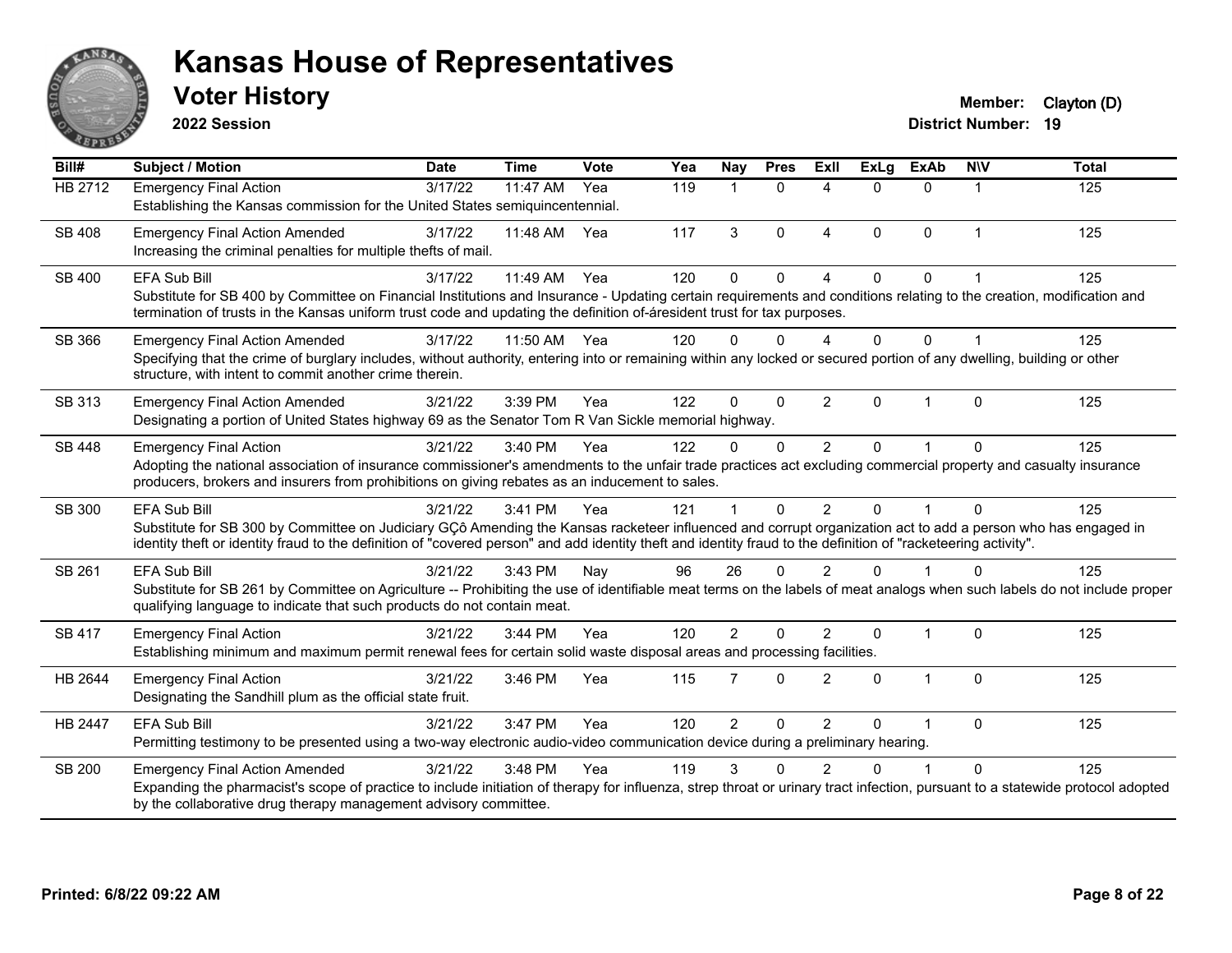

**2022 Session**

**District Number: 19 Voter History Member:** Clayton (D)

| Bill#         | <b>Subject / Motion</b>                                                                                                                                                                                                                                                                                                                                                                                                                                                                                                                                                                                                                                                      | <b>Date</b> | <b>Time</b> | Vote | Yea | <b>Nay</b>   | <b>Pres</b>  | <b>Exll</b>    | <b>ExLg</b> | <b>ExAb</b>  | <b>NIV</b>   | <b>Total</b> |
|---------------|------------------------------------------------------------------------------------------------------------------------------------------------------------------------------------------------------------------------------------------------------------------------------------------------------------------------------------------------------------------------------------------------------------------------------------------------------------------------------------------------------------------------------------------------------------------------------------------------------------------------------------------------------------------------------|-------------|-------------|------|-----|--------------|--------------|----------------|-------------|--------------|--------------|--------------|
| SB 336        | <b>Emergency Final Action</b><br>Updating certain investment limitation requirements to provide increased options for Kansas domiciled life insurance companies investing in equity interests and<br>preferred stock.                                                                                                                                                                                                                                                                                                                                                                                                                                                        | 3/21/22     | 3:49 PM     | Yea  | 121 | $\mathbf{1}$ | $\Omega$     | $\mathfrak{p}$ | $\Omega$    |              | $\Omega$     | 125          |
| HB 2253       | <b>Emergency Final Action Amended</b><br>Updating certain provisions of the prescription monitoring program act relating to program data, storage and access, increasing the membership of the advisory<br>committee and providing for setup and annual maintenance fees for program data integration.                                                                                                                                                                                                                                                                                                                                                                       | 3/21/22     | 3:50 PM     | Yea  | 121 | 1            | $\mathbf{0}$ | $\overline{2}$ | $\Omega$    |              | $\mathbf{0}$ | 125          |
| HB 2632       | <b>Emergency Final Action</b><br>Requiring a referral of an alleged victim of child abuse or neglect for a examination as part of an investigation, creating a program in the department of health and<br>environment to provide training and payment and defining child abuse review and evaluation providers, networks, examinations and referrals and child abuse medical<br>resource centers.                                                                                                                                                                                                                                                                            | 3/21/22     | 3:52 PM     | Yea  | 95  | 27           | $\mathbf{0}$ | $\overline{2}$ | $\Omega$    |              | $\Omega$     | 125          |
| SB 346        | <b>Emergency Final Action Amended</b><br>Allowing for the on-farm retail sale of milk and milk products, authorizing the secretary of agriculture to declare an imminent health hazard, extending certain milk and<br>dairy license fees and establishing certain standards for milk.                                                                                                                                                                                                                                                                                                                                                                                        | 3/21/22     | 3:53 PM     | Yea  | 119 | 3            | $\Omega$     | 2              | $\Omega$    |              | $\Omega$     | 125          |
| SB 141        | <b>Emergency Final Action</b><br>Enacting the Kansas uniform directed trust act.                                                                                                                                                                                                                                                                                                                                                                                                                                                                                                                                                                                             | 3/21/22     | 3:54 PM     | Yea  | 122 | 0            | $\Omega$     | $\overline{2}$ | $\Omega$    | $\mathbf 1$  | $\mathbf 0$  | 125          |
| SB 343        | <b>Emergency Final Action Amended</b><br>Updating the term "hearing impaired"; to "hard of hearing"; in statutes related to persons with hearing loss.                                                                                                                                                                                                                                                                                                                                                                                                                                                                                                                       | 3/21/22     | 3:55 PM     | Yea  | 122 | 0            | $\Omega$     | $\overline{2}$ | 0           | $\mathbf{1}$ | $\mathbf 0$  | 125          |
| <b>SB 446</b> | <b>Emergency Final Action Amended</b><br>Designating bridges on U.S. highway 166 and K-66 highway as Veterans Memorial Bridge.                                                                                                                                                                                                                                                                                                                                                                                                                                                                                                                                               | 3/21/22     | 3:56 PM     | Yea  | 122 | $\Omega$     | $\Omega$     | $\overline{2}$ | $\Omega$    | $\mathbf{1}$ | $\mathbf 0$  | 125          |
| <b>SB 483</b> | <b>Emergency Final Action</b><br>Increasing criminal penalties for theft and criminal damage to property involving remote service units such as automated cash dispensing machines and automated<br>teller machines.                                                                                                                                                                                                                                                                                                                                                                                                                                                         | 3/21/22     | 3:57 PM     | Yea  | 122 | $\mathbf{0}$ | $\mathbf{0}$ | 2              | $\Omega$    |              | $\Omega$     | 125          |
| <b>SB 19</b>  | <b>EFA Sub Bill</b><br>House Substitute for SB 19 by Committee on Energy, Utilities and Telecommunications - Implementing the 988 suicide prevention and mental health crisis hotline in<br>Kansas.                                                                                                                                                                                                                                                                                                                                                                                                                                                                          | 3/21/22     | 3:58 PM     | Yea  | 114 | 8            | $\Omega$     | $\overline{2}$ | $\Omega$    |              | $\Omega$     | 125          |
| HB 2600       | <b>Emergency Final Action Amended</b><br>Authorizing the state board of regents on behalf of Emporia state university to sell certain real property in the city of Emporia, Lyon county, Kansas; the university of<br>Kansas to exchange and convey certain real property in Douglas county, Kansas, and to accept certain real property in Douglas county, Kansas, from the Kansas<br>university endowment association; Kansas state university to sell certain real property in Riley county and Cherokee county, Kansas, and Douglas county, Nebraska;<br>and Pittsburg state university to sell certain real property in the city of Pittsburg, Crawford county, Kansas. | 3/21/22     | 4:00 PM     | Yea  | 122 | $\Omega$     | $\Omega$     | 2              | $\Omega$    |              | $\Omega$     | 125          |
| SB 215        | <b>Emergency Final Action Amended</b><br>Transferring the authority for postsecondary driver's education programs and driver training schools from the state board of regents to the department of revenue.                                                                                                                                                                                                                                                                                                                                                                                                                                                                  | 3/21/22     | 4:01 PM     | Yea  | 122 | U            |              | $\overline{2}$ | 0           |              | $\Omega$     | 125          |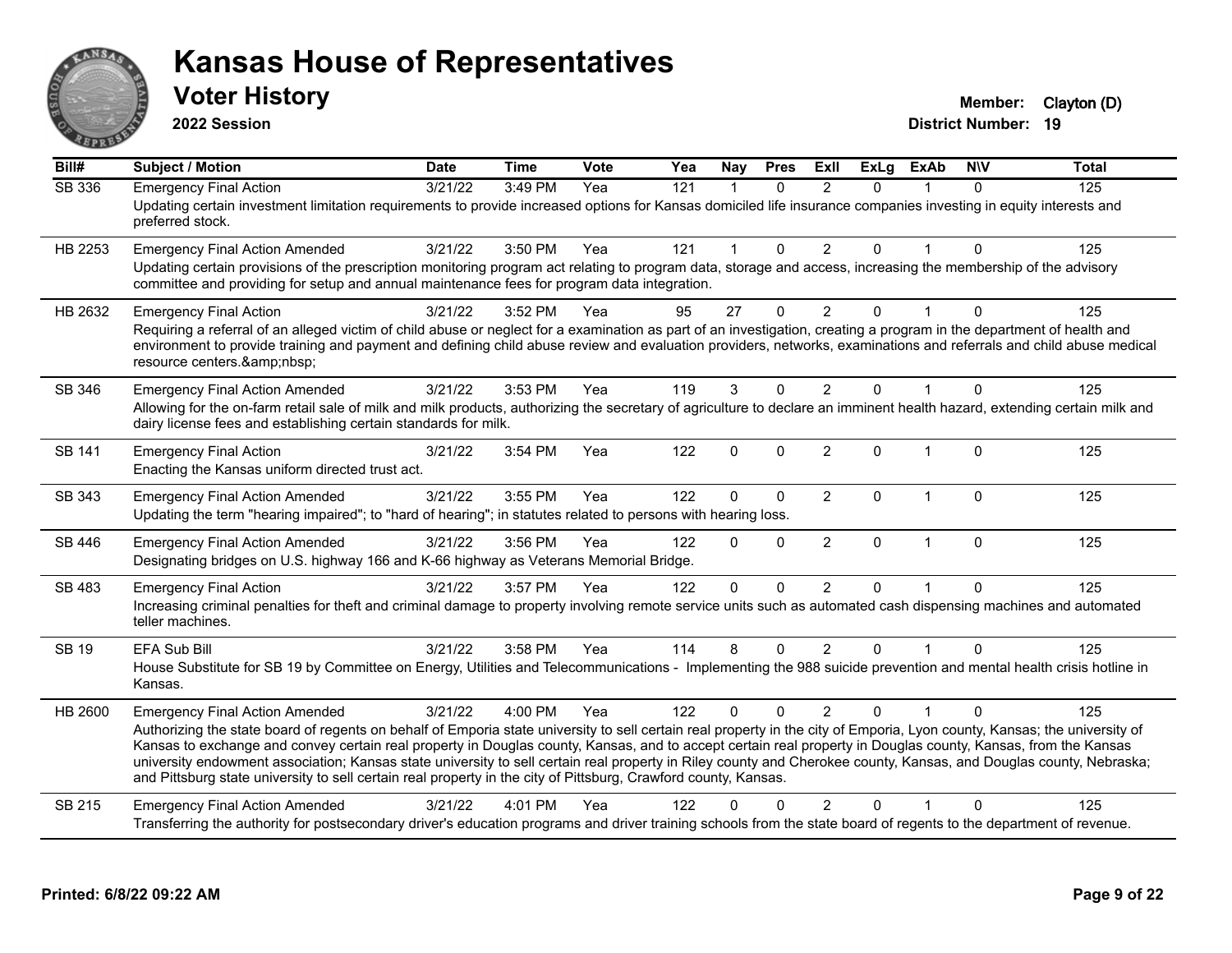

**2022 Session**

**Voter History Member:** Clayton (D)

| Bill#            | Subject / Motion                                                                                                                                                                                                                                                                | <b>Date</b> | <b>Time</b>  | <b>Vote</b> | Yea | Nay           | <b>Pres</b> | ExII           | <b>ExLg</b>  | <b>ExAb</b>    | <b>NIV</b>     | <b>Total</b> |
|------------------|---------------------------------------------------------------------------------------------------------------------------------------------------------------------------------------------------------------------------------------------------------------------------------|-------------|--------------|-------------|-----|---------------|-------------|----------------|--------------|----------------|----------------|--------------|
| SB <sub>28</sub> | <b>EFA Sub Bill</b>                                                                                                                                                                                                                                                             | 3/21/22     | 4:02 PM      | Yea         | 120 | $\mathcal{P}$ | $\Omega$    | $\mathcal{P}$  | $\Omega$     | 1              | $\Omega$       | 125          |
|                  | House Substitute for SB 28 by Committee on Insurance and Pensions - Enacting the pharmacy benefits manager licensure act and requiring licensure rather than<br>registration of such entities.                                                                                  |             |              |             |     |               |             |                |              |                |                |              |
| SB 419           | <b>Emergency Final Action</b>                                                                                                                                                                                                                                                   | 3/21/22     | 4:03 PM      | Yea         | 122 | $\Omega$      | $\Omega$    | $\overline{2}$ | $\Omega$     | $\mathbf{1}$   | $\Omega$       | 125          |
|                  | Allowing certain employees from the department of corrections to attend the Kansas law enforcement training center and including special agents of the department of<br>corrections in the definition of law enforcement officer under the Kansas law enforcement training act. |             |              |             |     |               |             |                |              |                |                |              |
| SB 440           | <b>Emergency Final Action</b>                                                                                                                                                                                                                                                   | 3/21/22     | 4:04 PM      | Yea         | 121 | 0             | $\mathbf 0$ | $\overline{2}$ | 0            | $\mathbf{1}$   | $\overline{1}$ | 125          |
|                  | Establishing when an occupational therapist may treat a patient without referral from a physician and requiring occupational therapists to maintain professional liability<br>insurance.                                                                                        |             |              |             |     |               |             |                |              |                |                |              |
| <b>SB 34</b>     | EFA Sub Bill Amended                                                                                                                                                                                                                                                            | 3/21/22     | 4:06 PM      | Nav         | 88  | 34            | $\Omega$    | $\overline{2}$ | $\Omega$     |                | $\Omega$       | 125          |
|                  | Substitute for SB 34 by Committee on Federal and State Affairs - Requiring review of administrative rules and regulations every five years.                                                                                                                                     |             |              |             |     |               |             |                |              |                |                |              |
| SB 453           | <b>Emergency Final Action Amended</b>                                                                                                                                                                                                                                           | 3/21/22     | 4:07 PM      | Yea         | 122 | $\Omega$      | $\Omega$    | $\overline{2}$ | $\mathbf{0}$ |                | $\Omega$       | 125          |
|                  | Requiring adult care home certified aides who take training courses to demonstrate certain skills to successfully complete such training courses and requiring licensed<br>nurses to teach and evaluate such training courses.                                                  |             |              |             |     |               |             |                |              |                |                |              |
| SB 330           | <b>Emergency Final Action</b>                                                                                                                                                                                                                                                   | 3/21/22     | 4:08 PM      | Yea         | 122 | $\mathbf 0$   | 0           | $\overline{2}$ | 0            | $\mathbf{1}$   | $\mathbf{0}$   | 125          |
|                  | Authorizing the construction of a memorial honoring Kansas gold star families.                                                                                                                                                                                                  |             |              |             |     |               |             |                |              |                |                |              |
| SB 331           | <b>Emergency Final Action Amended</b><br>Updating the version of risk-based capital instructions in effect.                                                                                                                                                                     | 3/21/22     | $4:09$ PM    | Yea         | 121 | $\mathbf{1}$  | $\Omega$    | $\overline{2}$ | $\Omega$     | $\mathbf{1}$   | $\Omega$       | 125          |
| SB 451           | <b>Emergency Final Action Amended</b>                                                                                                                                                                                                                                           | 3/21/22     | 4:10 PM      | Yea         | 122 | $\mathbf{0}$  | 0           | $\overline{2}$ | $\mathbf{0}$ | $\mathbf{1}$   | $\mathbf{0}$   | 125          |
|                  | Requiring an individual to maintain enrollment on a tribal membership roll to receive a free permanent hunting license.                                                                                                                                                         |             |              |             |     |               |             |                |              |                |                |              |
| SB 479           | <b>Emergency Final Action Amended</b>                                                                                                                                                                                                                                           | 3/21/22     | 4:11 PM      | Yea         | 122 | $\Omega$      | $\Omega$    | $\mathcal{P}$  | $\Omega$     | $\overline{1}$ | $\Omega$       | 125          |
|                  | Authorizing a permanent memorial commemorating the Kansas suffragist movement to be placed in the state capitol and establishing the Kansas suffragist memorial<br>fund.                                                                                                        |             |              |             |     |               |             |                |              |                |                |              |
| HB 2734          | <b>Emergency Final Action</b>                                                                                                                                                                                                                                                   | 3/21/22     | 4:12 PM      | Yea         | 122 | $\Omega$      | $\Omega$    | $\overline{2}$ | $\Omega$     | 1              | $\Omega$       | 125          |
|                  | Reinstating the social worker applicant option for board-approved postgraduate supervised experience and allowing master's and clinical level licensees to take the<br>baccalaureate addiction counselor test.                                                                  |             |              |             |     |               |             |                |              |                |                |              |
| SB 267           | Motion to Amend - Winn                                                                                                                                                                                                                                                          | 3/22/22     | 11:42 AM Yea |             | 44  | 76            | $\Omega$    | $\overline{1}$ | $\Omega$     | $\overline{2}$ | 2              | 125          |
|                  | Substitute for SB 267 by Committee on Ways and Means - Appropriations for FY 2021, FY 2022, FY 2023 and FY 2024 for various state agencies.                                                                                                                                     |             |              |             |     |               |             |                |              |                |                |              |
| SB 267           | Motion to Amend - Gartner                                                                                                                                                                                                                                                       | 3/22/22     | 12:01 PM Yea |             | 37  | 84            | $\Omega$    |                | $\mathbf{0}$ | 2              |                | 125          |
|                  | Substitute for SB 267 by Committee on Ways and Means - Appropriations for FY 2021, FY 2022, FY 2023 and FY 2024 for various state agencies.                                                                                                                                     |             |              |             |     |               |             |                |              |                |                |              |
| SB 267           | Motion to Amend - Helgerson                                                                                                                                                                                                                                                     | 3/22/22     | 12:25 PM Yea |             | 49  | 72            | $\Omega$    |                | $\Omega$     | 2              |                | 125          |
|                  | Substitute for SB 267 by Committee on Ways and Means - Appropriations for FY 2021, FY 2022, FY 2023 and FY 2024 for various state agencies.                                                                                                                                     |             |              |             |     |               |             |                |              |                |                |              |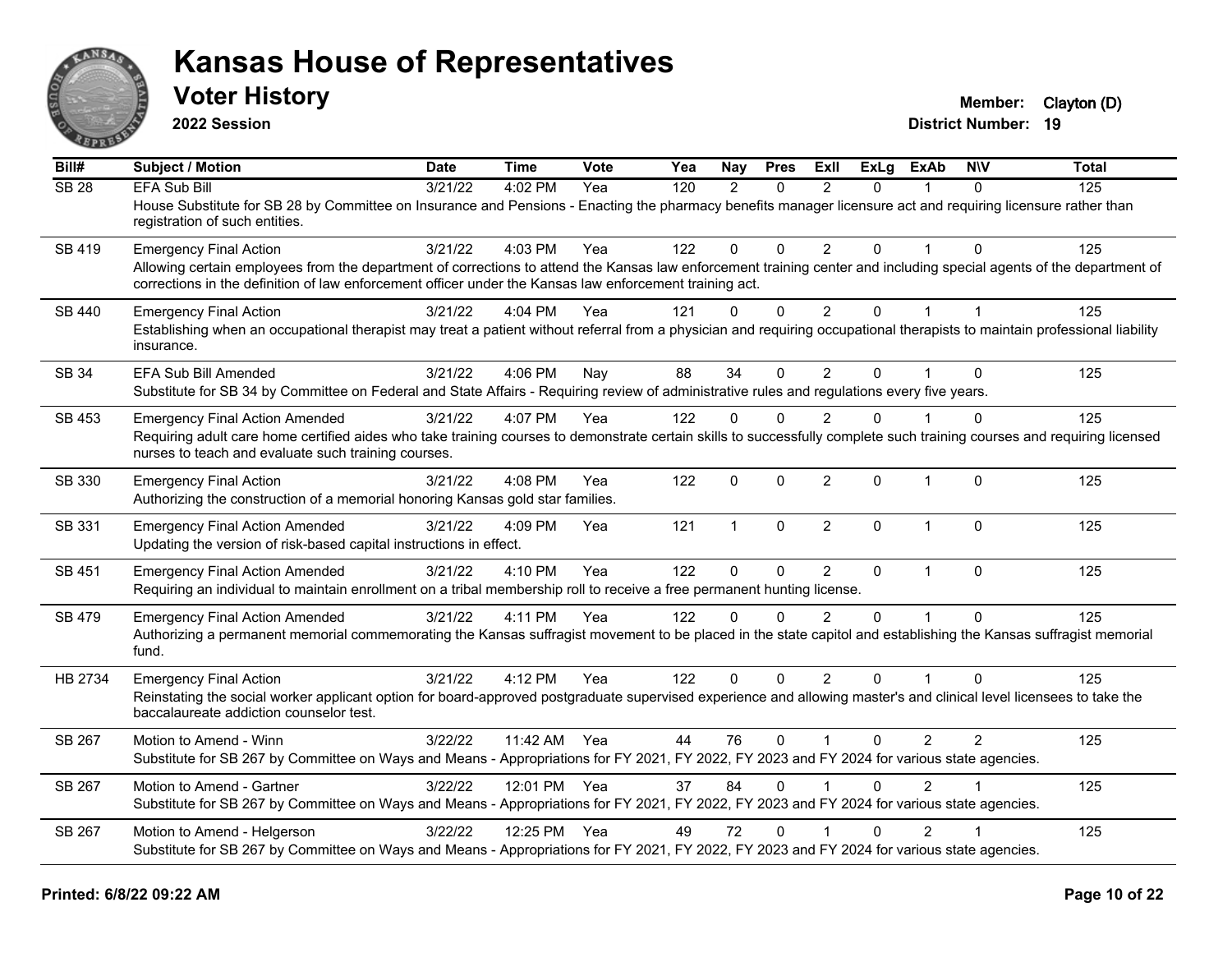

**2022 Session**

**Voter History Member:** Clayton (D)

| Bill#         | <b>Subject / Motion</b>                                                                                                                                                                                                                                                                                                                                                                                                                                                                                                                                                                                                                                                                                                                                                                                                                                                                                                                             | <b>Date</b> | <b>Time</b> | <b>Vote</b> | Yea | Nay | <b>Pres</b>  | Exll         | <b>ExLg</b>  | <b>ExAb</b>    | <b>NIV</b>     | <b>Total</b> |
|---------------|-----------------------------------------------------------------------------------------------------------------------------------------------------------------------------------------------------------------------------------------------------------------------------------------------------------------------------------------------------------------------------------------------------------------------------------------------------------------------------------------------------------------------------------------------------------------------------------------------------------------------------------------------------------------------------------------------------------------------------------------------------------------------------------------------------------------------------------------------------------------------------------------------------------------------------------------------------|-------------|-------------|-------------|-----|-----|--------------|--------------|--------------|----------------|----------------|--------------|
| <b>SB 267</b> | Motion to Amend - Helgerson                                                                                                                                                                                                                                                                                                                                                                                                                                                                                                                                                                                                                                                                                                                                                                                                                                                                                                                         | 3/22/22     | 1:06 PM     | Yea         | 36  | 81  | $\mathbf{0}$ | 1            | $\Omega$     | $\overline{2}$ | 5              | 125          |
|               | Substitute for SB 267 by Committee on Ways and Means - Appropriations for FY 2021, FY 2022, FY 2023 and FY 2024 for various state agencies.                                                                                                                                                                                                                                                                                                                                                                                                                                                                                                                                                                                                                                                                                                                                                                                                         |             |             |             |     |     |              |              |              |                |                |              |
| HB 2512       | Motion to Amend - Ousley<br>Substitute for Substitute for HB 2512 by Committee on K-12 Education Budget - Making appropriations for the Kansas state department of education for FY 2022, FY<br>2023 and FY 2024, establishing requirements relating to academic achievement and third-grade literacy, authorizing credits to be earned through alternative educational<br>opportunities, requiring KSHSAA members and employees to report child abuse and neglect, requiring boards of education of school districts to consider district needs<br>assessments and academic assessments when approving district budgets, authorizing part-time enrollment for certain students, establishing an alternative graduation<br>rate calculation for virtual schools, providing virtual school state aid for credit deficient students and amending the age of initial eligibility for the tax credit for low income<br>students scholarship program.    | 3/22/22     | 2:02 PM     | Yea         | 58  | 54  | $\Omega$     |              | $\Omega$     | 2              | 10             | 125          |
| HB 2512       | Motion to Amend - Hoye<br>Substitute for Substitute for HB 2512 by Committee on K-12 Education Budget - Making appropriations for the Kansas state department of education for FY 2022, FY<br>2023 and FY 2024, establishing requirements relating to academic achievement and third-grade literacy, authorizing credits to be earned through alternative educational<br>opportunities, requiring KSHSAA members and employees to report child abuse and neglect, requiring boards of education of school districts to consider district needs<br>assessments and academic assessments when approving district budgets, authorizing part-time enrollment for certain students, establishing an alternative graduation<br>rate calculation for virtual schools, providing virtual school state aid for credit deficient students and amending the age of initial eligibility for the tax credit for low income<br>students scholarship program.      | 3/22/22     | 2:13 PM     | Yea         | 38  | 81  | $\Omega$     |              | $\Omega$     | $\overline{2}$ | 3              | 125          |
| HB 2512       | Motion to Amend - Hoye<br>Substitute for Substitute for HB 2512 by Committee on K-12 Education Budget - Making appropriations for the Kansas state department of education for FY 2022, FY<br>2023 and FY 2024, establishing requirements relating to academic achievement and third-grade literacy, authorizing credits to be earned through alternative educational<br>opportunities, requiring KSHSAA members and employees to report child abuse and neglect, requiring boards of education of school districts to consider district needs<br>assessments and academic assessments when approving district budgets, authorizing part-time enrollment for certain students, establishing an alternative graduation<br>rate calculation for virtual schools, providing virtual school state aid for credit deficient students and amending the age of initial eligibility for the tax credit for low income<br>students scholarship program.      | 3/22/22     | 2:18 PM     | Yea         | 44  | 73  | 0            |              | 0            | $\overline{2}$ | 5              | 125          |
| HB 2512       | Motion to reconsider action<br>Substitute for Substitute for HB 2512 by Committee on K-12 Education Budget - Making appropriations for the Kansas state department of education for FY 2022, FY<br>2023 and FY 2024, establishing requirements relating to academic achievement and third-grade literacy, authorizing credits to be earned through alternative educational<br>opportunities, requiring KSHSAA members and employees to report child abuse and neglect, requiring boards of education of school districts to consider district needs<br>assessments and academic assessments when approving district budgets, authorizing part-time enrollment for certain students, establishing an alternative graduation<br>rate calculation for virtual schools, providing virtual school state aid for credit deficient students and amending the age of initial eligibility for the tax credit for low income<br>students scholarship program. | 3/22/22     | 2:24 PM     | Nay         | 75  | 45  | $\mathbf 0$  | $\mathbf{1}$ | $\mathbf{0}$ | $\overline{2}$ | 2              | 125          |
| HB 2512       | Motion to Amend - Ousley<br>Substitute for Substitute for HB 2512 by Committee on K-12 Education Budget - Making appropriations for the Kansas state department of education for FY 2022, FY<br>2023 and FY 2024, establishing requirements relating to academic achievement and third-grade literacy, authorizing credits to be earned through alternative educational<br>opportunities, requiring KSHSAA members and employees to report child abuse and neglect, requiring boards of education of school districts to consider district needs<br>assessments and academic assessments when approving district budgets, authorizing part-time enrollment for certain students, establishing an alternative graduation<br>rate calculation for virtual schools, providing virtual school state aid for credit deficient students and amending the age of initial eligibility for the tax credit for low income<br>students scholarship program.    | 3/22/22     | 2:30 PM     | Yea         | 50  | 70  | $\mathbf{0}$ | $\mathbf{1}$ | $\mathbf{0}$ | $\overline{2}$ | $\overline{2}$ | 125          |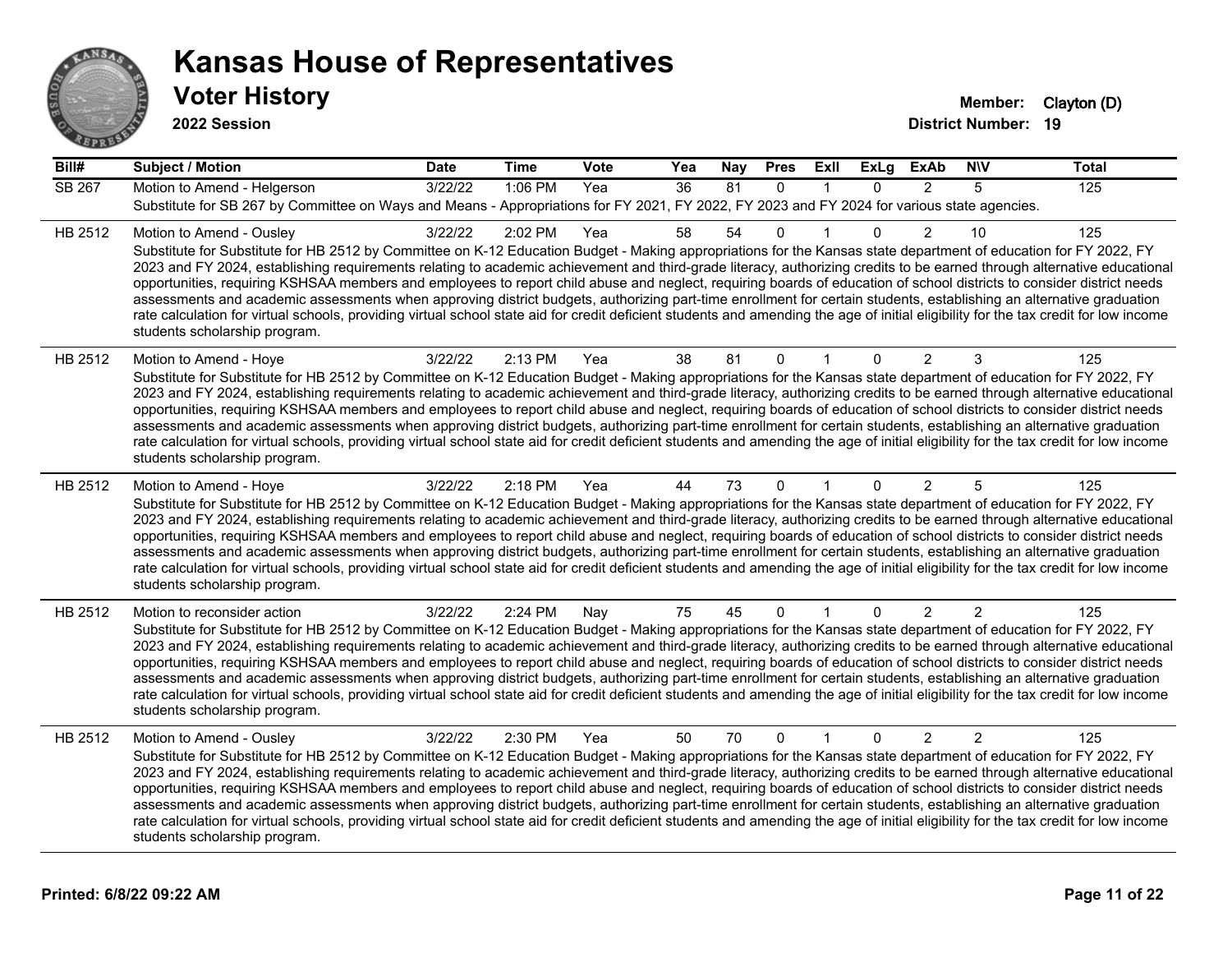

**2022 Session**

| Bill#          | <b>Subject / Motion</b>                                                                                                                                                                                                                                                                                                                                     | <b>Date</b> | <b>Time</b> | Vote | Yea | Nay          | <b>Pres</b>  | ExII           | <b>ExLg</b> | <b>ExAb</b>    | <b>NIV</b>  | <b>Total</b> |
|----------------|-------------------------------------------------------------------------------------------------------------------------------------------------------------------------------------------------------------------------------------------------------------------------------------------------------------------------------------------------------------|-------------|-------------|------|-----|--------------|--------------|----------------|-------------|----------------|-------------|--------------|
| <b>HB 2631</b> | Motion to Amend - Carmichael                                                                                                                                                                                                                                                                                                                                | 3/22/22     | 8:36 PM     | Nay  | 57  | 62           | $\mathbf{0}$ |                | $\Omega$    | $\overline{2}$ | 3           | 125          |
|                | Enacting the career technical education credential and transition incentive for employment success act to provide additional state aid for school districts based on<br>students obtaining a credential.                                                                                                                                                    |             |             |      |     |              |              |                |             |                |             |              |
|                |                                                                                                                                                                                                                                                                                                                                                             |             |             |      |     |              |              |                |             |                |             |              |
| HB 2512        | <b>Final Action Sub Bill Amended</b>                                                                                                                                                                                                                                                                                                                        | 3/23/22     | 10:24 AM    | Nay  | 76  | 46           | 0            | 2              | 0           |                | 0           | 125          |
|                | Substitute for Substitute for HB 2512 by Committee on K-12 Education Budget - Making appropriations for the Kansas state department of education for FY 2022, FY<br>2023 and FY 2024, establishing requirements relating to academic achievement and third-grade literacy, authorizing credits to be earned through alternative educational                 |             |             |      |     |              |              |                |             |                |             |              |
|                | opportunities, requiring KSHSAA members and employees to report child abuse and neglect, requiring boards of education of school districts to consider district needs                                                                                                                                                                                       |             |             |      |     |              |              |                |             |                |             |              |
|                | assessments and academic assessments when approving district budgets, authorizing part-time enrollment for certain students, establishing an alternative graduation<br>rate calculation for virtual schools, providing virtual school state aid for credit deficient students and amending the age of initial eligibility for the tax credit for low income |             |             |      |     |              |              |                |             |                |             |              |
|                | students scholarship program.                                                                                                                                                                                                                                                                                                                               |             |             |      |     |              |              |                |             |                |             |              |
| HB 2609        | <b>Final Action</b>                                                                                                                                                                                                                                                                                                                                         | 3/23/22     | 10:25 AM    | Yea  | 95  | 27           | $\Omega$     | $\overline{2}$ | $\Omega$    | $\mathbf{1}$   | $\Omega$    | 125          |
|                | Allowing restricted driver's license holders to drive to and from worship services for any religious organizations at age 15.                                                                                                                                                                                                                               |             |             |      |     |              |              |                |             |                |             |              |
| HB 2615        | Final Action Sub Bill Amended                                                                                                                                                                                                                                                                                                                               | 3/23/22     | 10:27 AM    | Nay  | 63  | 59           | $\Omega$     | $\overline{2}$ | $\Omega$    | $\mathbf{1}$   | $\mathbf 0$ | 125          |
|                | Substitute for HB 2615 by Committee on K-12 Education Budget - Allowing K-12 students to transfer to and attend school in any school district in the state.                                                                                                                                                                                                 |             |             |      |     |              |              |                |             |                |             |              |
| HB 2631        | <b>Final Action Amended</b>                                                                                                                                                                                                                                                                                                                                 | 3/23/22     | 10:28 AM    | Yea  | 122 | $\Omega$     | $\Omega$     | 2              | $\Omega$    |                | $\Omega$    | 125          |
|                | Enacting the career technical education credential and transition incentive for employment success act to provide additional state aid for school districts based on                                                                                                                                                                                        |             |             |      |     |              |              |                |             |                |             |              |
|                | students obtaining a credential.                                                                                                                                                                                                                                                                                                                            |             |             |      |     |              |              |                |             |                |             |              |
| HB 2717        | <b>Final Action Amended</b>                                                                                                                                                                                                                                                                                                                                 | 3/23/22     | 10:30 AM    | Nay  | 84  | 38           | $\Omega$     | $\overline{2}$ | $\Omega$    | 1              | 0           | 125          |
|                | Prohibiting any municipality from preventing the enforcement of federal immigration laws, requiring municipal law enforcement agencies to provide written notice to each                                                                                                                                                                                    |             |             |      |     |              |              |                |             |                |             |              |
|                | law enforcement officer of the officer's duty to cooperate with state and federal agencies in the enforcement of immigration laws and requiring any municipal<br>identification card to state on its face that it is not valid for state identification.                                                                                                    |             |             |      |     |              |              |                |             |                |             |              |
|                |                                                                                                                                                                                                                                                                                                                                                             |             |             |      |     |              |              |                |             |                |             |              |
| <b>HB 2737</b> | <b>Final Action Sub Bill</b><br>Substitute for HB 2737 by Committee on Redistricting - Proposing state representative redistricting plan free state 3f.                                                                                                                                                                                                     | 3/23/22     | 10:32 AM    | Yea  | 112 | 10           | $\Omega$     | $\overline{2}$ | $\Omega$    | $\mathbf 1$    | $\Omega$    | 125          |
|                |                                                                                                                                                                                                                                                                                                                                                             |             |             |      |     |              |              |                |             |                |             |              |
| SB 161         | <b>Final Action Amended</b><br>Providing for the use of personal package delivery devices on sidewalks and crosswalks, exempting such devices from motor vehicle regulation and limiting additional                                                                                                                                                         | 3/23/22     | 10:34 AM    | Nay  | 75  | 47           | $\Omega$     | 2              | $\Omega$    |                | $\Omega$    | 125          |
|                | municipal regulation.                                                                                                                                                                                                                                                                                                                                       |             |             |      |     |              |              |                |             |                |             |              |
| <b>SB 199</b>  | <b>Final Action Amended</b>                                                                                                                                                                                                                                                                                                                                 | 3/23/22     | 10:35 AM    | Nay  | 73  | 49           | 0            | $\overline{2}$ | $\Omega$    | $\overline{1}$ | $\Omega$    | 125          |
|                | Providing for short-term, limited-duration health plans.                                                                                                                                                                                                                                                                                                    |             |             |      |     |              |              |                |             |                |             |              |
| SB 267         | Final Action Sub Bill Amended                                                                                                                                                                                                                                                                                                                               | 3/23/22     | 10:38 AM    | Nay  | 73  | 49           | $\Omega$     | $\overline{2}$ | $\Omega$    | $\overline{1}$ | $\Omega$    | 125          |
|                | House Substitute for Substitute for SB 267 by Committee on Appropriations - Appropriations for FY 2022, FY 2023, FY 2024, and FY 2025 for various state agencies                                                                                                                                                                                            |             |             |      |     |              |              |                |             |                |             |              |
|                |                                                                                                                                                                                                                                                                                                                                                             | 3/23/22     | 10:39 AM    | Yea  | 122 | $\mathbf{0}$ | $\mathbf 0$  | $\overline{2}$ | $\Omega$    |                | $\Omega$    | 125          |
| SB 367         | <b>Final Action</b><br>Requiring officers to file copies of receipts with the court when property is seized under a search warrant and providing requirements and procedures for destruction or                                                                                                                                                             |             |             |      |     |              |              |                |             |                |             |              |
|                | disposition of dangerous drugs and return or disposition of weapons.                                                                                                                                                                                                                                                                                        |             |             |      |     |              |              |                |             |                |             |              |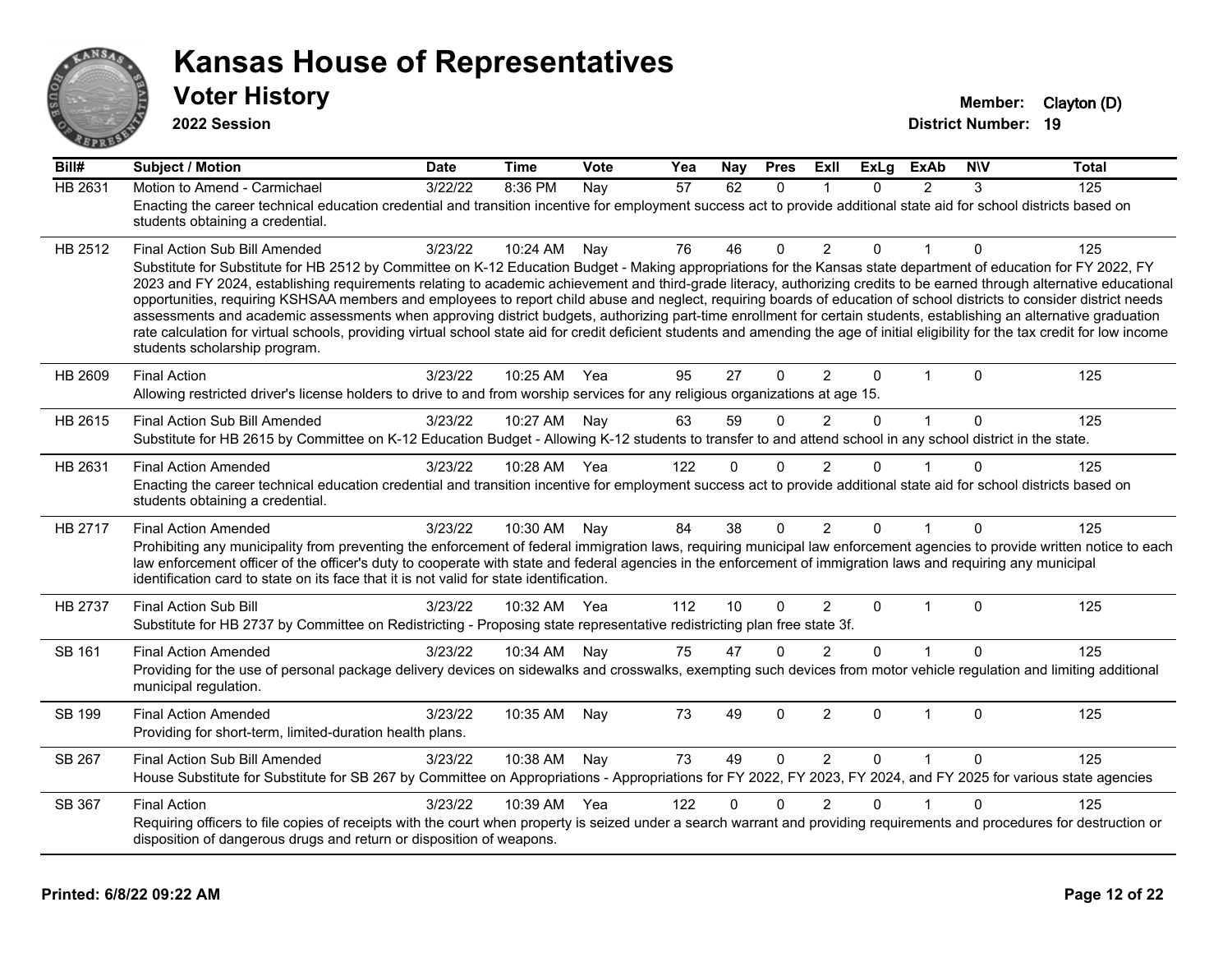

**2022 Session**

**Voter History Member:** Clayton (D)

| $\overline{Bill#}$ | <b>Subject / Motion</b>                                                                                                                                                                                                                                                                                                                                                                                                                                                                                        | <b>Date</b> | <b>Time</b> | Vote | Yea | Nay          | <b>Pres</b>    | ExIl           | <b>ExLg</b> | <b>ExAb</b>    | <b>NIV</b>   | <b>Total</b> |
|--------------------|----------------------------------------------------------------------------------------------------------------------------------------------------------------------------------------------------------------------------------------------------------------------------------------------------------------------------------------------------------------------------------------------------------------------------------------------------------------------------------------------------------------|-------------|-------------|------|-----|--------------|----------------|----------------|-------------|----------------|--------------|--------------|
| <b>SB 493</b>      | <b>Final Action Amended</b><br>Prohibiting cities and counties from regulating plastic and other containers designed for the consumption, transportation or protection of merchandise, food or<br>beverages.                                                                                                                                                                                                                                                                                                   | 3/23/22     | 10:40 AM    | Nay  | 74  | 48           | $\mathbf{0}$   | $\overline{2}$ | $\Omega$    |                | $\Omega$     | 125          |
| HB 2231            | Motion to Concur<br>Amending the definition of the crime of conducting a pyramid promotional scheme, providing for an exemption and defining key terms.                                                                                                                                                                                                                                                                                                                                                        | 3/23/22     | 10:43 AM    | Yea  | 118 | 3            |                | $\overline{2}$ | 0           |                | $\mathbf{0}$ | 125          |
| SB 506             | <b>Emergency Final Action</b><br>Providing for the north central Kansas down syndrome society distinctive license plate.                                                                                                                                                                                                                                                                                                                                                                                       | 3/23/22     | 12:48 PM    | Yea  | 117 | 5            | $\Omega$       | 2              | $\Omega$    |                | $\mathbf{0}$ | 125          |
| SB 434             | <b>Emergency Final Action</b><br>Creating exemptions in the open records act for records that contain captured license plate data or that pertain to the location of an automated license plate recognition<br>system.                                                                                                                                                                                                                                                                                         | 3/23/22     | 12:49 PM    | Yea  | 122 | $\mathbf{0}$ | $\Omega$       | 2              | 0           |                | $\Omega$     | 125          |
| HB 2340            | <b>Emergency Final Action Amended</b><br>Increasing the minimum age to 21 to purchase or possess cigarettes and tobacco products.                                                                                                                                                                                                                                                                                                                                                                              | 3/23/22     | 12:50 PM    | Yea  | 79  | 43           | $\mathbf{0}$   | $\overline{2}$ | 0           | $\overline{1}$ | $\Omega$     | 125          |
| HB 2492            | <b>Emergency Final Action Amended</b><br>Submitting claims against the state by the joint committee on special claims against the state.                                                                                                                                                                                                                                                                                                                                                                       | 3/23/22     | 12:52 PM    | Yea  | 116 | 6            | $\mathbf{0}$   | $\overline{2}$ | $\Omega$    | 1              | $\mathbf{0}$ | 125          |
| <b>SB 12</b>       | <b>Emergency Final Action Amended</b><br>Requiring the Kansas department for children and families to implement performance-based contracts.                                                                                                                                                                                                                                                                                                                                                                   | 3/23/22     | 12:53 PM    | Yea  | 117 | 5            | $\mathbf 0$    | $\overline{2}$ | 0           | $\mathbf 1$    | $\mathbf 0$  | 125          |
| HB 2502            | <b>Emergency Final Action Amended</b><br>Authorizing retail liquor stores to sell and deliver alcoholic liquor and cereal malt beverages to a caterer, public venue, club or drinking establishment located in any<br>county.                                                                                                                                                                                                                                                                                  | 3/23/22     | 12:54 PM    | Yea  | 112 | 10           | 0              | $\overline{2}$ | 0           |                | $\Omega$     | 125          |
| HB 2716            | <b>Emergency Final Action</b><br>Concerning the authorization of educational benefits for spouses and dependents of deceased, injured or disabled public safety officers and employees and certain<br>deceased, injured or disabled military personnel and prisoners of war; definitions; increasing the limitation on reimbursements to Kansas educational institutions.                                                                                                                                      | 3/23/22     | 12:55 PM    | Yea  | 122 | 0            | $\mathbf{0}$   | $\overline{2}$ | 0           |                | $\Omega$     | 125          |
| HB 2495            | <b>Emergency Final Action Amended</b><br>Prohibiting the disclosure of personal information about a person's affiliation with an entity that is exempt from federal income taxation under section 501(c) of the<br>federal internal revenue code.                                                                                                                                                                                                                                                              | 3/23/22     | 12:56 PM    | Nay  | 107 | 13           | $\overline{2}$ | $\overline{2}$ | $\Omega$    |                | $\Omega$     | 125          |
| SB 150             | <b>Emergency Final Action Amended</b><br>Defining and prohibiting certain deceptive lawsuit advertising practices and restricting the use or disclosure of protected health information to solicit individuals for legal<br>services.                                                                                                                                                                                                                                                                          | 3/23/22     | 12:59 PM    | Nay  | 75  | 47           | $\Omega$       | $\overline{2}$ | 0           |                | $\Omega$     | 125          |
| SB 450             | <b>Emergency Final Action</b><br>Sub for SB 450 by Committee on Financial Institutions and Insurance: Eliminating the crediting to the Kansas public employees retirement fund of 80% of the proceeds<br>from the sale of surplus real estate, authorizing state educational institutions to sell and convey real property given to such state educational institutions as an<br>endowment, bequest or gift and authorizing the state board of regents to adopt policies relating to such sale and conveyance. | 3/23/22     | $1:00$ PM   | Yea  | 117 | 5            | $\Omega$       | $\mathfrak{p}$ | $\Omega$    |                | $\Omega$     | 125          |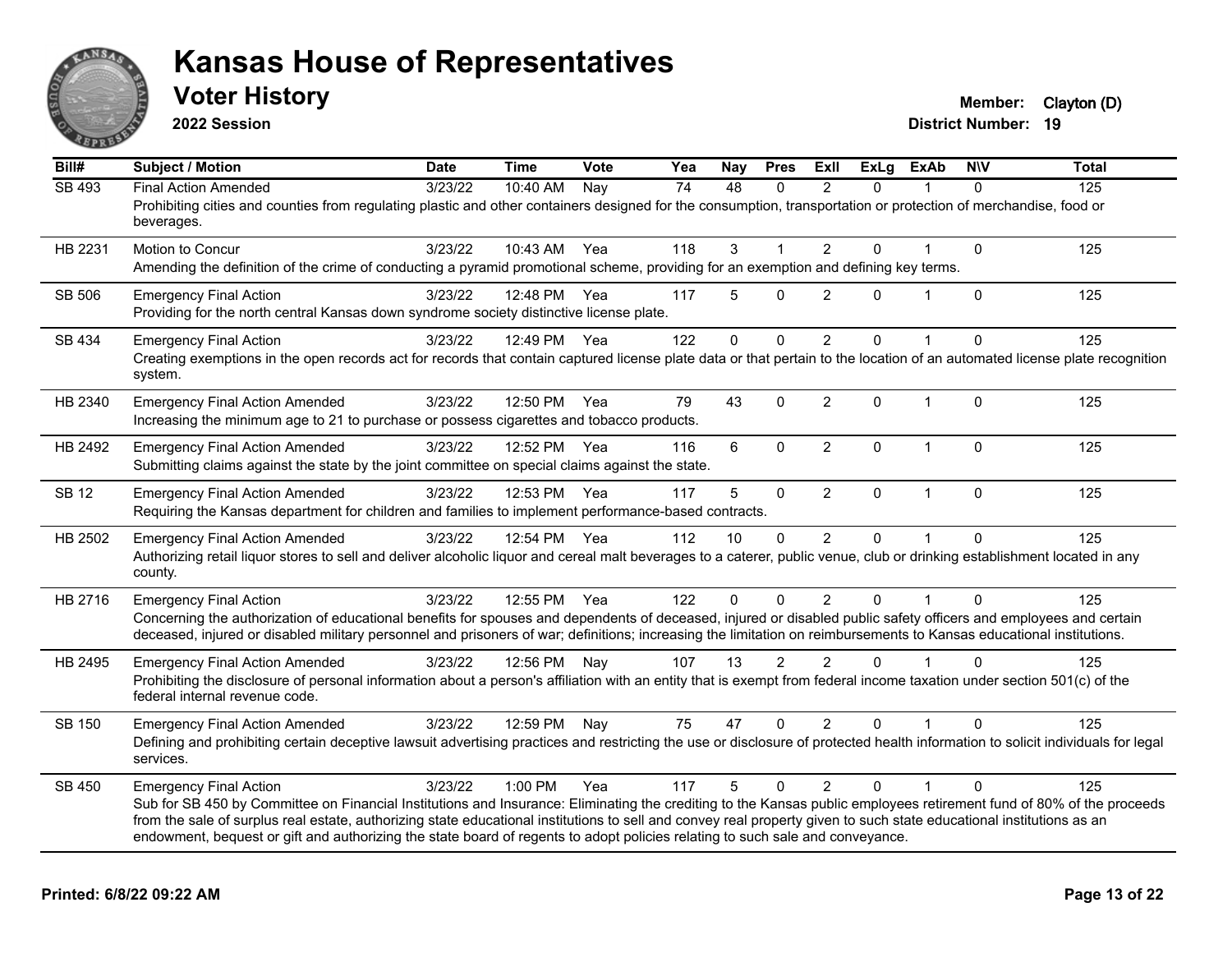

**2022 Session**

**Voter History Member:** Clayton (D)

| Bill#   | Subject / Motion                                                                                                                                                                                                                                                                                                         | <b>Date</b> | <b>Time</b> | <b>Vote</b> | Yea              | Nay            | <b>Pres</b>  | ExII           | <b>ExLg</b> | ExAb           | <b>NIV</b>     | <b>Total</b> |
|---------|--------------------------------------------------------------------------------------------------------------------------------------------------------------------------------------------------------------------------------------------------------------------------------------------------------------------------|-------------|-------------|-------------|------------------|----------------|--------------|----------------|-------------|----------------|----------------|--------------|
| HB 2504 | <b>Emergency Final Action Sub Bill</b>                                                                                                                                                                                                                                                                                   | 3/23/22     | 1:01 PM     | Yea         | $\overline{122}$ | $\Omega$       | $\Omega$     | $\mathcal{P}$  | $\Omega$    |                | $\Omega$       | 125          |
|         | Substitute for HB 2504 by Committee on Transportation - Allowing the printing of the international symbol of access for disabled veteran distinctive license plates and<br>certain parking privileges for disabled veterans who meet certain physical disability definitions.                                            |             |             |             |                  |                |              |                |             |                |                |              |
| SB 405  | <b>Emergency Final Action Amended</b><br>Authorizing the state historical society to convey certain real property to the Shawnee Tribe.                                                                                                                                                                                  | 3/23/22     | 1:02 PM     | Yea         | 122              | $\mathbf{0}$   | $\mathbf{0}$ | $\overline{2}$ | 0           | 1              | $\Omega$       | 125          |
| HB 2697 | <b>Emergency Final Action Amended</b>                                                                                                                                                                                                                                                                                    | 3/23/22     | 1:02 PM     | Yea         | 122              | $\mathbf 0$    | $\mathbf 0$  | $\overline{2}$ | 0           |                | $\mathbf 0$    | 125          |
|         | Making changes to the process for evaluating and treating people who are undergoing evaluation for competency to stand trial and allowing such evaluation and<br>treatment at various facilities.                                                                                                                        |             |             |             |                  |                |              |                |             |                |                |              |
| HB 2596 | <b>Emergency Final Action Amended</b>                                                                                                                                                                                                                                                                                    | 3/23/22     | 1:03 PM     | Yea         | 122              | 0              | $\mathbf{0}$ | $\overline{2}$ | 0           |                | $\mathbf{0}$   | 125          |
|         | Authorizing the board of education of a school district to contract with transportation network companies to provide certain transportation services.                                                                                                                                                                    |             |             |             |                  |                |              |                |             |                |                |              |
| SB 563  | <b>EFA Sub Bill Amended</b>                                                                                                                                                                                                                                                                                              | 3/23/22     | 1:36 PM     | Yea         | 112              | 9              | $\Omega$     | $\overline{2}$ | $\Omega$    | $\overline{2}$ | $\Omega$       | 125          |
|         | Substitute for SB 563 by Committee on Redistricting - Proposing state senatorial redistricting plan liberty three.                                                                                                                                                                                                       |             |             |             |                  |                |              |                |             |                |                |              |
| HB 2458 | Motion to Concur                                                                                                                                                                                                                                                                                                         | 3/29/22     | 10:43 AM    | Yea         | 121              | $\Omega$       | $\Omega$     | 2              | $\Omega$    | $\overline{2}$ | $\Omega$       | 125          |
|         | Senate Substitute for HB 2458 by Committee on Transportation - Limiting the liability of optometrists and ophthalmologists who report information to the division of<br>vehicles relating to a person's vision.                                                                                                          |             |             |             |                  |                |              |                |             |                |                |              |
| HB 2228 | Motion to Concur                                                                                                                                                                                                                                                                                                         | 3/29/22     | 10:46 AM    | Yea         | 121              | $\Omega$       | $\Omega$     | 2              | $\Omega$    | $\overline{2}$ | $\Omega$       | 125          |
|         | Requiring law enforcement agencies to adopt a policy regarding submission of sexual assault evidence kits and allowing evidence collection at child advocacy centers<br>or other facilities.                                                                                                                             |             |             |             |                  |                |              |                |             |                |                |              |
| HB 2075 | Mot to Concur in Conference                                                                                                                                                                                                                                                                                              | 3/29/22     | 10:49 AM    | Yea         | 121              | $\Omega$       | $\Omega$     | $\overline{2}$ | $\Omega$    | $\overline{2}$ | $\Omega$       | 125          |
|         | Allowing venue for an adoption when the state is the agency to be where the state agency or its subcontracting agency has an office.                                                                                                                                                                                     |             |             |             |                  |                |              |                |             |                |                |              |
| HB 2537 | Mot to Concur in Conference                                                                                                                                                                                                                                                                                              | 3/29/22     | 10:51 AM    | Yea         | 121              | $\Omega$       | $\Omega$     | $\mathfrak{p}$ | $\Omega$    | $\overline{2}$ | $\Omega$       | 125          |
|         | Requiring the insurance department to hold a hearing in cases involving an order under the Kansas administrative procedure act.                                                                                                                                                                                          |             |             |             |                  |                |              |                |             |                |                |              |
| HB 2605 | Motion to Concur                                                                                                                                                                                                                                                                                                         | 3/29/22     | 10:54 AM    | Yea         | 119              | $\overline{2}$ | $\Omega$     | $\overline{2}$ | 0           | $\overline{2}$ | $\Omega$       | 125          |
|         | Increasing the rural population requirement maximum for the veterinary training program for rural Kansas and creating a food animal percentage requirement that may<br>be fulfilled in lieu thereof.                                                                                                                     |             |             |             |                  |                |              |                |             |                |                |              |
| HB 2607 | Mot to Concur in Conference                                                                                                                                                                                                                                                                                              | 3/30/22     | 11:33 AM    | Yea         | 123              | $\Omega$       | $\Omega$     |                | $\Omega$    | $\Omega$       |                | 125          |
|         | Clarifying the time limitations for habeas corpus claims, requiring earlier notice of anticipated release from custody of a person who may be a sexually violent predator to<br>the attorney general and a multidisciplinary team and specifying where such person will be detained during civil commitment proceedings. |             |             |             |                  |                |              |                |             |                |                |              |
| HB 2564 | Mot to Concur in Conference                                                                                                                                                                                                                                                                                              | 3/30/22     | 11:35 AM    | Yea         | 123              | $\Omega$       | $\Omega$     | $\overline{1}$ | $\Omega$    | $\Omega$       | $\overline{1}$ | 125          |
|         | Updating the version of risk-based capital instructions in effect.                                                                                                                                                                                                                                                       |             |             |             |                  |                |              |                |             |                |                |              |
| HB 2386 | Motion to Concur                                                                                                                                                                                                                                                                                                         | 3/30/22     | 11:38 AM    | Yea         | 120              | 3              | $\mathbf{0}$ | $\overline{1}$ | 0           | $\mathbf 0$    | $\mathbf{1}$   | 125          |
|         | Establishing requirements for the payment and reimbursement of dental services by a dental benefit plan.                                                                                                                                                                                                                 |             |             |             |                  |                |              |                |             |                |                |              |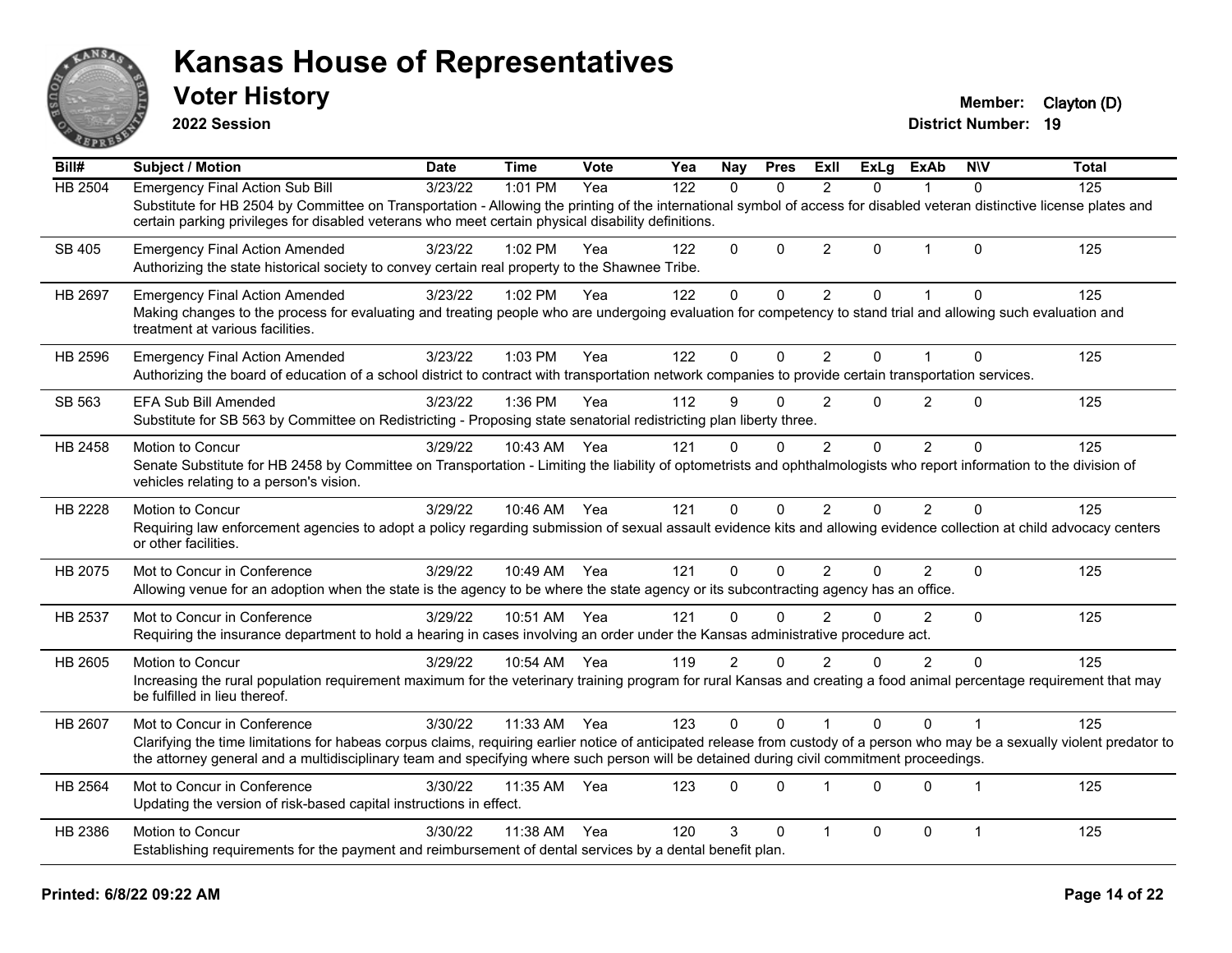

**2022 Session**

**Voter History Member:** Clayton (D)

| Bill#        | <b>Subject / Motion</b>                                                                                                                                                                                                                                                                                                                                                                                                                                                                                                                                                                                                 | <b>Date</b> | <b>Time</b> | Vote | Yea | Nay         | <b>Pres</b>  | ExII           | <b>ExLg</b>    | <b>ExAb</b>    | <b>NIV</b>     | <b>Total</b> |
|--------------|-------------------------------------------------------------------------------------------------------------------------------------------------------------------------------------------------------------------------------------------------------------------------------------------------------------------------------------------------------------------------------------------------------------------------------------------------------------------------------------------------------------------------------------------------------------------------------------------------------------------------|-------------|-------------|------|-----|-------------|--------------|----------------|----------------|----------------|----------------|--------------|
| <b>SB 62</b> | Motion to adopt CCR<br>Amending the standards for school-administered vision screenings for students, establishing the Kansas children's vision health and school readiness commission and<br>relating to the powers and duties of the Kansas commission for the deaf and hard of hearing with regard to registration of interpreters, communication access services<br>guidelines and adoption of rules and regulations.                                                                                                                                                                                               | 3/30/22     | 11:40 AM    | Yea  | 121 | 3           | $\Omega$     |                | 0              | $\Omega$       | $\Omega$       | 125          |
| SB 84        | EFA Sub Bill Amended<br>House Substitute for Substitute for SB 84 by Committee on Federal and State Affairs - Authorizing sports wagering under the Kansas expanded lottery act.                                                                                                                                                                                                                                                                                                                                                                                                                                        | 3/30/22     | 12:45 PM    | Yea  | 88  | 36          | $\mathbf{0}$ |                | 0              | $\Omega$       | 0              | 125          |
| SB 563       | Motion to adopt CCR<br>Substitute for SB 563 by Committee on Redistricting - Proposing state senatorial redistricting plan liberty three.                                                                                                                                                                                                                                                                                                                                                                                                                                                                               | 3/30/22     | 5:56 PM     | Nay  | 83  | 40          | ∩            |                | U              |                | O              | 125          |
| HB 2476      | Motion to adopt CCR<br>Providing for the silver star medal, bronze star medal, city of Hutchinson and daughters of the American revolution distinctive license plates and four distinctive license<br>plates for the Kansas department of wildlife and parks; authorizing the printing of the international symbol of access for disabled veteran distinctive license plates and<br>parking privileges for certain physically disabled veterans; allowing veteran distinctive license plate applicants to provide a DD214 form, DD form 2 (Retired) or a Kansas<br>veteran driver's license as proof of veteran status. | 3/31/22     | 10:57 AM    | Yea  | 115 | 5           | 0            | $\overline{2}$ | $\overline{2}$ | 1              | 0              | 125          |
| HB 2478      | Motion to adopt CCR<br>Designating a portion of United States highway 166 as the SGT Evan S Parker memorial highway, a portion of U.S. highway 56 as the PFC Shane Austin memorial<br>highway, a portion of United States highway 69 as the Senator Tom R Van Sickle memorial highway, a certain bridge on K-126 as the Dennis Crain memorial bridge, a<br>portion of United States highway 69 as the AMM2c Walter Scott Brown memorial highway and bridges on K-66 highway as veterans memorial bridge.                                                                                                                | 3/31/22     | 10:59 AM    | Yea  | 120 | $\Omega$    | $\Omega$     | $\overline{2}$ | $\mathcal{P}$  |                | $\Omega$       | 125          |
| HB 2595      | Motion to adopt CCR<br>Making certain antique vehicle titling procedures applicable to vehicles having a model year 60 years old or older.                                                                                                                                                                                                                                                                                                                                                                                                                                                                              | 3/31/22     | 11:00 AM    | Yea  | 119 |             | O            | $\mathcal{P}$  | $\overline{2}$ |                | $\Omega$       | 125          |
| HB 2448      | Motion to adopt CCR<br>Senate Substitute for HB 2448 by Committee on Public Health and Welfare - Requiring able-bodied adults without dependents to complete an employment and training<br>program in order to receive food assistance.                                                                                                                                                                                                                                                                                                                                                                                 | 3/31/22     | 2:55 PM     | Nay  | 70  | 46          | $\Omega$     | 5              | $\Omega$       | $\overline{2}$ | $\overline{2}$ | 125          |
| SB 446       | Motion to adopt CCR<br>Allowing restricted driver's license holders beginning at age 15 to drive to and from religious activities held by any religious organization and providing for the electronic<br>renewal of nondriver's identification card.                                                                                                                                                                                                                                                                                                                                                                    | 3/31/22     | 3:01 PM     | Nay  | 87  | 30          | $\Omega$     | 5              | $\Omega$       | $\overline{2}$ |                | 125          |
| SB 215       | Motion to adopt CCR<br>Transferring the authority for postsecondary driver's education programs and driver training schools to the department of revenue and authorizing the board of education<br>of a school district to contract with transportation network companies to provide certain transportation services.                                                                                                                                                                                                                                                                                                   | 3/31/22     | 3:04 PM     | Yea  | 117 | $\mathbf 0$ | $\Omega$     | 5              | $\Omega$       | $\overline{2}$ |                | 125          |
| HB 2005      | Motion to adopt CCR<br>Excluding hot water supply boilers that have a nominal water capacity not exceeding 120 gallons from the provisions of the boiler safety act; creating the elevator safety<br>act to require safety standards, permit requirements, and insurance coverage for elevator contractors; requiring inspections of elevators and licensure for persons<br>installing, repairing and inspecting elevators; creating an elevator safety advisory board; establishing duties for the state fire marshal.                                                                                                 | 3/31/22     | 3:11 PM     | Yea  | 73  | 45          | $\Omega$     | 5              | $\Omega$       | $\overline{2}$ | $\Omega$       | 125          |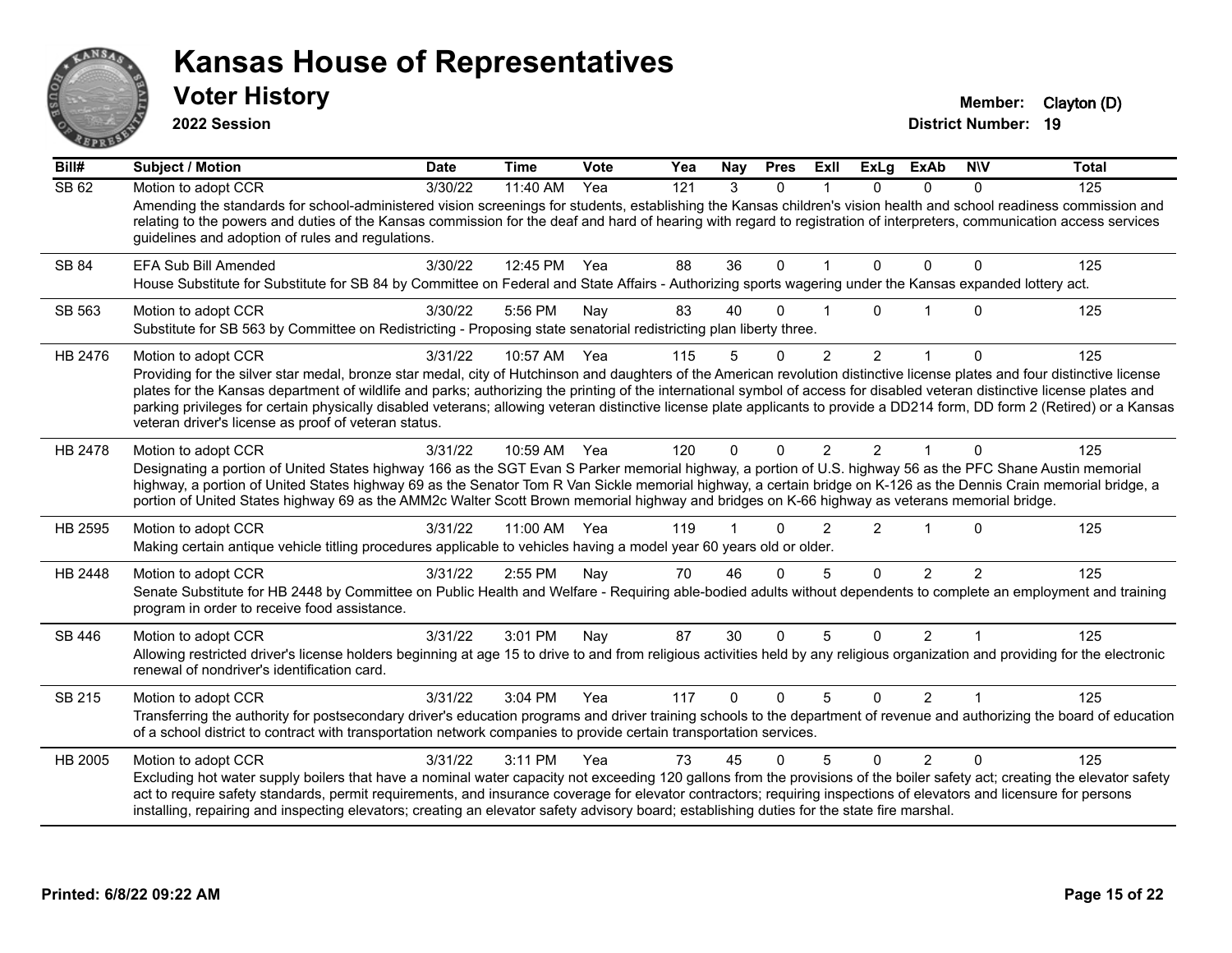

| Bill#            | <b>Subject / Motion</b>                                                                                                                                                                                                                                                                                                                                                                                                                                                                                                                                                                                                                                                                                                                                                                                                                                                                                                                                     | <b>Date</b> | <b>Time</b> | Vote | Yea | Nay            | <b>Pres</b>  | ExII | <b>ExLg</b>    | <b>ExAb</b>    | <b>NIV</b> | <b>Total</b> |
|------------------|-------------------------------------------------------------------------------------------------------------------------------------------------------------------------------------------------------------------------------------------------------------------------------------------------------------------------------------------------------------------------------------------------------------------------------------------------------------------------------------------------------------------------------------------------------------------------------------------------------------------------------------------------------------------------------------------------------------------------------------------------------------------------------------------------------------------------------------------------------------------------------------------------------------------------------------------------------------|-------------|-------------|------|-----|----------------|--------------|------|----------------|----------------|------------|--------------|
| $\overline{SB2}$ | Motion to adopt CCR<br>Allowing consumption of beer, wine or other alcoholic liquor on the Kansas state fairgrounds; increasing the number of temporary permits an applicant may receive from                                                                                                                                                                                                                                                                                                                                                                                                                                                                                                                                                                                                                                                                                                                                                               | 3/31/22     | 4:51 PM     | Yea  | 86  | 31             | $\Omega$     | 5    | 0              | 3              | $\Omega$   | 125          |
|                  | four to 12 permits per year; limiting what cities, counties or townships may charge for a temporary permit to not more than \$25 per day; crediting a portion of moneys<br>collected from the liquor drink tax and the liquor enforcement tax to the state fair capital improvements fund; requiring that licensed farm wineries be issued a cereal<br>malt beverage retailer license if the statutory requirements for such retailer license are satisfied; authorizing retail liquor stores to sell and deliver alcoholic liquor and<br>cereal malt beverages to a caterer, public venue, club or drinking establishment located in any adjacent county any county with a comer located within two miles<br>measured along the adjacent county boundary; Increasing the percentage of alcohol by volume allowed to not more than 16% for domestic table wine and the domestic<br>fortified wine threshold to more than 16% alcohol by volume.             |             |             |      |     |                |              |      |                |                |            |              |
| HB 2087          | Motion to adopt CCR<br>Limiting the review of certain rules and regulations by the director of the budget and requiring review of rules and regulations every five years.                                                                                                                                                                                                                                                                                                                                                                                                                                                                                                                                                                                                                                                                                                                                                                                   | 3/31/22     | 4:54 PM     | Yea  | 105 | 12             | $\mathbf{0}$ | 5    | $\Omega$       | 3              | $\Omega$   | 125          |
| HB 2559          | Motion to adopt CCR                                                                                                                                                                                                                                                                                                                                                                                                                                                                                                                                                                                                                                                                                                                                                                                                                                                                                                                                         | 3/31/22     | 4:58 PM     | Yea  | 102 | 15             | $\Omega$     | 5    | $\Omega$       | 3              | $\Omega$   | 125          |
| HB 2489          | Mot to Concur in Conference                                                                                                                                                                                                                                                                                                                                                                                                                                                                                                                                                                                                                                                                                                                                                                                                                                                                                                                                 | 3/31/22     | 5:01 PM     | Yea  | 117 | $\Omega$       | $\Omega$     | 5    | $\Omega$       | 3              | $\Omega$   | 125          |
|                  | Amending provisions of the technology-enabled fiduciary financial institutions act relating to out-of-state financial institutions, banks and trust companies conducting<br>fidfin transactions, fees and assessments, examinations, disclosures to consumers and requiring such institutions to be mandatory reporters for purposes of elder<br>abuse.                                                                                                                                                                                                                                                                                                                                                                                                                                                                                                                                                                                                     |             |             |      |     |                |              |      |                |                |            |              |
| SB 91            | Motion to adopt CCR<br>House Substitute for SB 91 by Committee on Commerce, Labor and Economic Development - Providing liability protection for businesses, municipalities and<br>educational institutions that participate in high school work-based learning programs and providing that schools are responsible for injuries to students participating in<br>such programs                                                                                                                                                                                                                                                                                                                                                                                                                                                                                                                                                                               | 3/31/22     | 9:05 PM     | Yea  | 116 | $\Omega$       | $\Omega$     | 5    | U              |                | $\Omega$   | 125          |
| <b>SB 421</b>    | Motion to adopt CCR<br>Transferring \$1,000,000,000 from the state general fund to the Kansas public employees retirement fund during fiscal year 2022 and eliminating certain level-dollar<br>KPERS employer contribution payments.                                                                                                                                                                                                                                                                                                                                                                                                                                                                                                                                                                                                                                                                                                                        | 3/31/22     | 9:10 PM     | Yea  | 106 | 10             | $\Omega$     | 5    | $\Omega$       | 4              | $\Omega$   | 125          |
| <b>SB 408</b>    | Motion to adopt CCR<br>Increasing the criminal penalties for multiple thefts of mail; specifying that the crime of burglary includes, without authority, entering into or remaining within any locked<br>or secured portion of any dwelling, building or other structure, with intent to commit another crime therein; providing guidance to determine how offenders under the<br>supervision of two or more supervision agencies can have supervision consolidated into one agency; requiring an offender who raises error in such offender's criminal<br>history calculation for the first time on appeal to show prejudicial error and authorizing the court to correct an illegal sentence while a direct appeal is pending; and<br>transferring the responsibility to certify drug abuse treatment providers that participate in the certified drug abuse treatment program from the department of corrections<br>to the Kansas sentencing commission. | 3/31/22     | 9:15 PM     | Yea  | 114 | $\overline{2}$ | $\mathbf{0}$ | 5    | $\overline{0}$ | $\overline{4}$ | $\Omega$   | 125          |
| SB 366           | Motion to adopt CCR<br>Specifying that the crime of burglary includes, without authority, entering into or remaining within any locked or secured portion of any dwelling, building or other<br>structure, with intent to commit another crime therein.                                                                                                                                                                                                                                                                                                                                                                                                                                                                                                                                                                                                                                                                                                     | 3/31/22     | 9:20 PM     | Yea  | 116 | $\Omega$       | $\Omega$     | 5    | $\Omega$       |                | $\Omega$   | 125          |
| HB 2456          | Motion to adopt CCR<br>Establishing the Kansas kids lifetime combination hunting and fishing license.                                                                                                                                                                                                                                                                                                                                                                                                                                                                                                                                                                                                                                                                                                                                                                                                                                                       | 3/31/22     | 11:22 PM    | Yea  | 93  | 20             | $\Omega$     | 5    | 0              | $\overline{7}$ | $\Omega$   | 125          |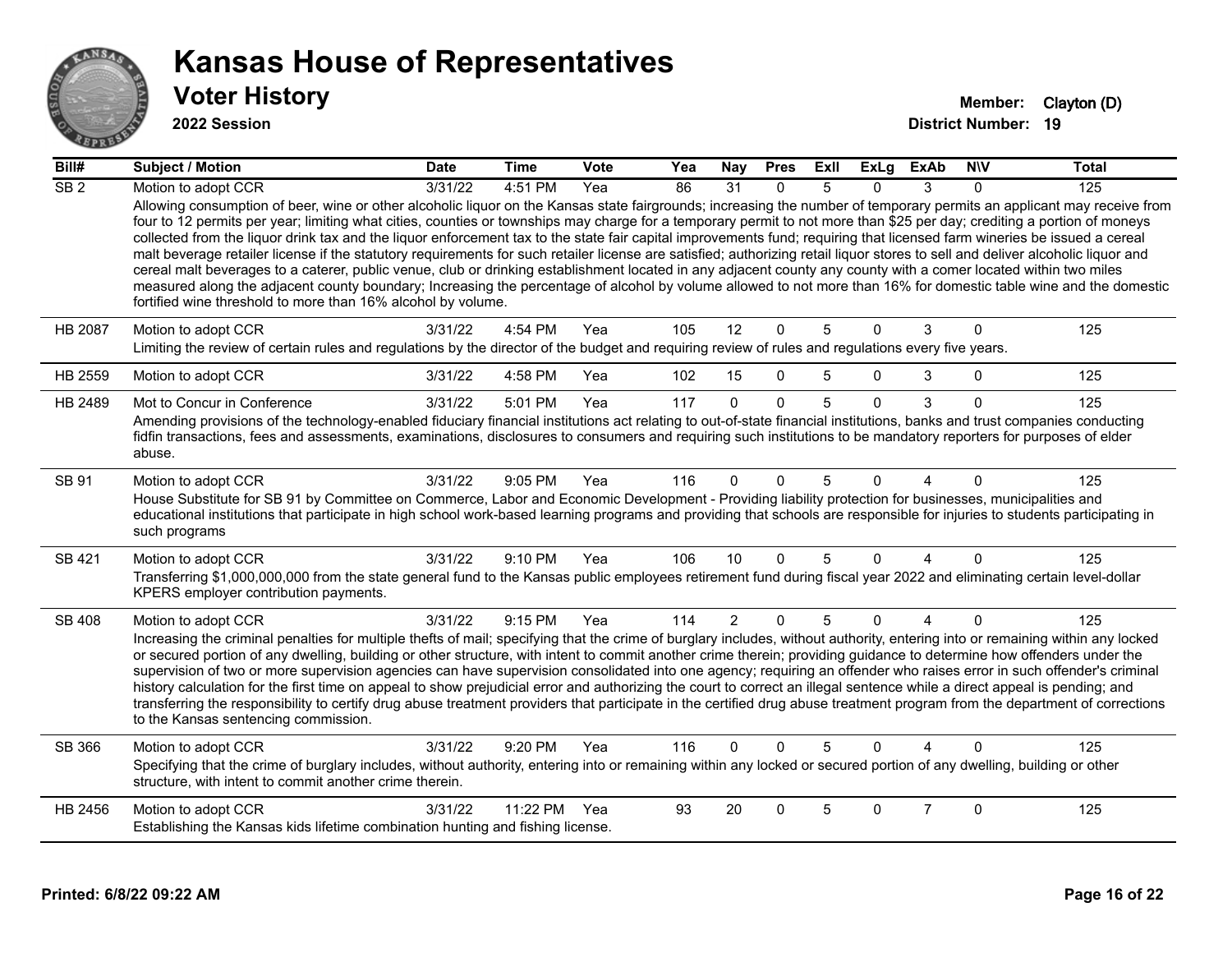

**2022 Session**

**District Number: 19 Voter History Member:** Clayton (D)

| Bill#          | Subject / Motion                                                                                                                                                                                                                                                                                                                                                                                                                                                                                                                                                                                                        | <b>Date</b> | <b>Time</b> | Vote       | Yea | Nay            | <b>Pres</b>  | ExII           | <b>ExLg</b> | <b>ExAb</b>    | <b>NIV</b> | <b>Total</b> |
|----------------|-------------------------------------------------------------------------------------------------------------------------------------------------------------------------------------------------------------------------------------------------------------------------------------------------------------------------------------------------------------------------------------------------------------------------------------------------------------------------------------------------------------------------------------------------------------------------------------------------------------------------|-------------|-------------|------------|-----|----------------|--------------|----------------|-------------|----------------|------------|--------------|
| <b>HB 2703</b> | Motion to adopt CCR                                                                                                                                                                                                                                                                                                                                                                                                                                                                                                                                                                                                     | 3/31/22     | 11:25 PM    | Yea        | 110 | 3              | $\Omega$     | 5              | $\Omega$    |                | $\Omega$   | 125          |
|                | Changing law relating to employment including employment security law provisions regarding the employment security fund status and employer contribution rates and<br>the definition of employment to conform with federal law, making revisions to the department of labor's my reemployment plan program and enacting the Kansas<br>targeted employment act to facilitate employment of persons with developmental disabilities through a tax credit incentive for employers.                                                                                                                                         |             |             |            |     |                |              |                |             |                |            |              |
| 0              | Motion to Adjourn - Helgerson                                                                                                                                                                                                                                                                                                                                                                                                                                                                                                                                                                                           | 3/31/22     | 11:32 PM    | <b>NIV</b> | 29  | 77             | $\mathbf{0}$ | 5              | 0           |                |            | 125          |
| SB 200         | Motion to adopt CCR                                                                                                                                                                                                                                                                                                                                                                                                                                                                                                                                                                                                     | 4/1/22      | 11:16 AM    | Yea        | 112 | $\overline{2}$ | $\Omega$     | 7              | 0           | $\mathfrak{p}$ | 2          | 125          |
|                | Expanding the pharmacist scope of practice to include initiation of therapy for certain conditions, updating provisions of the prescription monitoring program act relating<br>to program data, storage and access and increasing the membership of the advisory committee.                                                                                                                                                                                                                                                                                                                                             |             |             |            |     |                |              |                |             |                |            |              |
| SB 343         | Motion to adopt CCR                                                                                                                                                                                                                                                                                                                                                                                                                                                                                                                                                                                                     | 4/1/22      | 11:19 AM    | Yea        | 115 | $\Omega$       | $\Omega$     | $\overline{7}$ | 0           | $\overline{2}$ |            | 125          |
|                | Providing considerations for in family law, adoption, foster care, guardianship and child in need of care proceedings for parents or prospective parents who are blind and<br>updating the term "hearing impaired" to "hard of hearing" in statutes related to persons with hearing loss.                                                                                                                                                                                                                                                                                                                               |             |             |            |     |                |              |                |             |                |            |              |
| SB 453         | Motion to adopt CCR                                                                                                                                                                                                                                                                                                                                                                                                                                                                                                                                                                                                     | 4/1/22      | $11:22$ AM  | Yea        | 116 | N              | O            | 7              | 0           | $\overline{2}$ | ∩          | 125          |
|                | Requiring unlicensed employees in adult care homes to complete certain training requirements, reinstating the social worker applicant option for board-approved<br>postgraduate supervised experience, allowing master's and clinical level licensees to take the baccalaureate addiction counselor test and requiring the behavioral<br>sciences regulatory board to accept a master of social work degree from Fort Hays state university as from an accredited college or university.                                                                                                                                |             |             |            |     |                |              |                |             |                |            |              |
|                |                                                                                                                                                                                                                                                                                                                                                                                                                                                                                                                                                                                                                         |             |             |            |     |                |              |                |             |                |            |              |
| SB 286         | Motion to Adopt CCR                                                                                                                                                                                                                                                                                                                                                                                                                                                                                                                                                                                                     | 4/1/22      | 12:44 PM    | Nay        | 64  | 51             |              |                |             | 2              |            | 125          |
|                | House Substitute for Substitute for SB 286 by Committee on Judiciary - Continuing the governmental response to the COVID-19 pandemic in Kansas by extending the<br>expanded use of telemedicine, the suspension of certain requirements related to medical care facilities and immunity from civil liability for certain healthcare providers,<br>certain persons conducting business in this state and covered facilities for COVID-19 claims until January 20, 2023, creating the crime of interference with the conduct<br>of a hospital and increasing the criminal penalties for battery of a healthcare provider. |             |             |            |     |                |              |                |             |                |            |              |
| SB 267         | Motion to adopt CCR                                                                                                                                                                                                                                                                                                                                                                                                                                                                                                                                                                                                     | 4/1/22      | $4:05$ PM   | Yea        | 104 | 12             | $\Omega$     | 7              | 0           | $\mathcal{P}$  | $\Omega$   | 125          |
|                | House Substitute for Substitute for SB 267 by Committee on Appropriations - Appropriations for FY 2022, FY 2023, FY 2024, FY 2025, FY26 and FY27 for various state<br>agencies.                                                                                                                                                                                                                                                                                                                                                                                                                                         |             |             |            |     |                |              |                |             |                |            |              |
| HB 2279        | Mot to Concur in Conference                                                                                                                                                                                                                                                                                                                                                                                                                                                                                                                                                                                             | 4/1/22      | 5:21 PM     | Yea        | 80  | 34             | O            |                |             |                |            | 125          |
|                | Senate substitute for HB 2279 by committee on public health and welfare - Amending the advanced practice registered nurse authorized scope of practice to permit the<br>prescribing of drugs without a supervising physician.                                                                                                                                                                                                                                                                                                                                                                                           |             |             |            |     |                |              |                |             |                |            |              |
| HB 2109        | Motion to adopt CCR                                                                                                                                                                                                                                                                                                                                                                                                                                                                                                                                                                                                     | 4/1/22      | 6:18 PM     | Nay        | 92  | 20             |              |                |             | 5              | $\Omega$   | 125          |
|                | Prohibiting the disclosure of personal information about a person's affiliation with an entity that is exempt from federal income taxation under section 501(c) of the<br>federal internal revenue code and continuing in existence certain exceptions to the disclosure of public records under the open records act.                                                                                                                                                                                                                                                                                                  |             |             |            |     |                |              |                |             |                |            |              |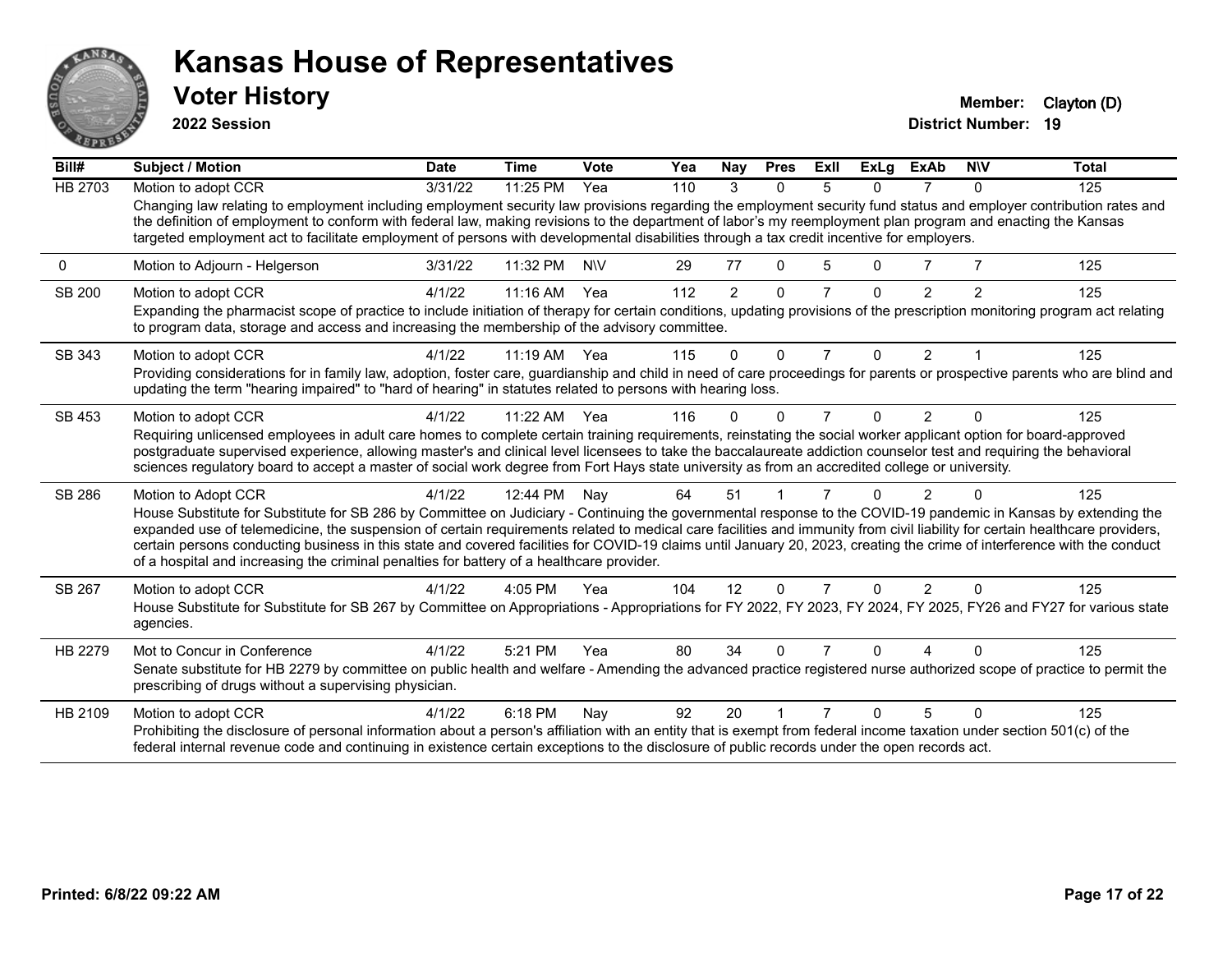

| Bill#        | <b>Subject / Motion</b>                                                                                                                                                                                                                                                                                                                                                                                                                                                                                                                                                                                                                                                                                                                                                                                                                                                                                                                                                                                                                                                                                                                                                                               | <b>Date</b> | <b>Time</b> | Vote | Yea | Nay      | <b>Pres</b>  | ExII           | <b>ExLg</b>  | <b>ExAb</b> | <b>NIV</b> | <b>Total</b> |
|--------------|-------------------------------------------------------------------------------------------------------------------------------------------------------------------------------------------------------------------------------------------------------------------------------------------------------------------------------------------------------------------------------------------------------------------------------------------------------------------------------------------------------------------------------------------------------------------------------------------------------------------------------------------------------------------------------------------------------------------------------------------------------------------------------------------------------------------------------------------------------------------------------------------------------------------------------------------------------------------------------------------------------------------------------------------------------------------------------------------------------------------------------------------------------------------------------------------------------|-------------|-------------|------|-----|----------|--------------|----------------|--------------|-------------|------------|--------------|
| HB 2299      | Motion to adopt CCR<br>Requiring retention of fingerprints by the Kansas bureau of investigation for participation in the federal rap back program; imposing restrictions on surveillance by certain<br>employees of the Kansas department of wildlife and parks on private property; expanding the jurisdiction and powers of law enforcement officers to include situations<br>when an activity is observed leading the officer to reasonably suspect a person is committing, has committed or is about to commit a crime and reasonably believe that<br>a person is in imminent danger of death or bodily injury without immediate action; allowing a search warrant to be executed within 240 hours from the time of issuance;<br>and directing the Kansas department for children and families to share certain information with investigating law enforcement agencies.                                                                                                                                                                                                                                                                                                                         | 4/1/22      | 6:23 PM     | Yea  | 110 | 3        | $\mathbf{0}$ | 7              | $\Omega$     | 5           | $\Omega$   | 125          |
| HB 2508      | Motion to adopt CCR<br>Modifying the definition of possession in the Kansas criminal code, modifying the elements of and making changes to the criminal penalties of abuse of a child, requiring<br>a forfeiture of an appearance bond to be set aside in certain circumstances, permitting testimony to be presented using a two-way electronic audio-video communication<br>device during a preliminary hearing, making changes to the process for evaluating and treating people who are undergoing evaluation for competency to stand trial and<br>allowing mobile competency evaluations.                                                                                                                                                                                                                                                                                                                                                                                                                                                                                                                                                                                                        | 4/1/22      | 6:28 PM     | Yea  | 113 |          |              |                |              |             |            | 125          |
| HB 2377      | Motion to adopt CCR<br>Revising laws relating to operating an aircraft under the influence, including prescribing criminal and administrative penalties and providing for testing of blood, breath,<br>urine or other bodily substances, and preliminary screening tests of breath or oral fluid; authorizing reinstatement of a driver's license for certain persons with an ignition<br>interlock device restriction; requiring persons with an ignition interlock device restriction to complete the ignition interlock device program before driving privileges are<br>fully reinstated; providing for reduced ignition interlock device program costs for certain persons; providing that the highway patrol has oversight of state certification of<br>ignition interlock manufacturers and their service providers; modifying the criminal penalties for driving a commercial motor vehicle under the influence and driving under<br>the influence; increasing the period of disqualification for certain offenses committed by a person with commercial driving privileges; and prohibiting prosecuting<br>attorneys from concealing certain traffic violations from the CDLIS driver report. | 4/1/22      | 6:34 PM     | Yea  | 101 | 12       | $\mathbf{0}$ | $\overline{7}$ | 0            | 5           | $\Omega$   | 125          |
| HB 2361      | Motion to adopt CCR<br>Senate Substitute for HB 2361 by Committee on Judiciary - Removing the requirement that all district court judges in Douglas county serve on the board of trustees of<br>the law library, authorizing the supreme court to adopt rules establishing specialty court programs, creating the specialty court funding advisory committee and the<br>specialty court resources fund, authorizing courts to order defendants to participate in specialty court programs and allowing expungement of certain convictions when<br>defendants complete the requirements of such programs.                                                                                                                                                                                                                                                                                                                                                                                                                                                                                                                                                                                              | 4/1/22      | 6:39 PM     | Yea  | 113 | $\Omega$ | $\Omega$     |                | 0            | 5           | $\Omega$   | 125          |
| <b>SB 58</b> | Motion to adopt CCR<br>Establishing the parents' bill of rights for parents of students attending elementary or secondary school in this state.                                                                                                                                                                                                                                                                                                                                                                                                                                                                                                                                                                                                                                                                                                                                                                                                                                                                                                                                                                                                                                                       | 4/1/22      | 6:57 PM     | Nay  | 67  | 46       | $\Omega$     |                | U            | 5           | $\Omega$   | 125          |
| SB 160       | Motion to adopt CCR<br>Enacting the fairness in women's sports act to require that student athletic teams only include members who are of the same biological sex unless designated as coed.                                                                                                                                                                                                                                                                                                                                                                                                                                                                                                                                                                                                                                                                                                                                                                                                                                                                                                                                                                                                          | 4/1/22      | 8:00 PM     | Nay  | 74  | 39       | $\Omega$     |                | <sup>n</sup> | 5           | $\Omega$   | 125          |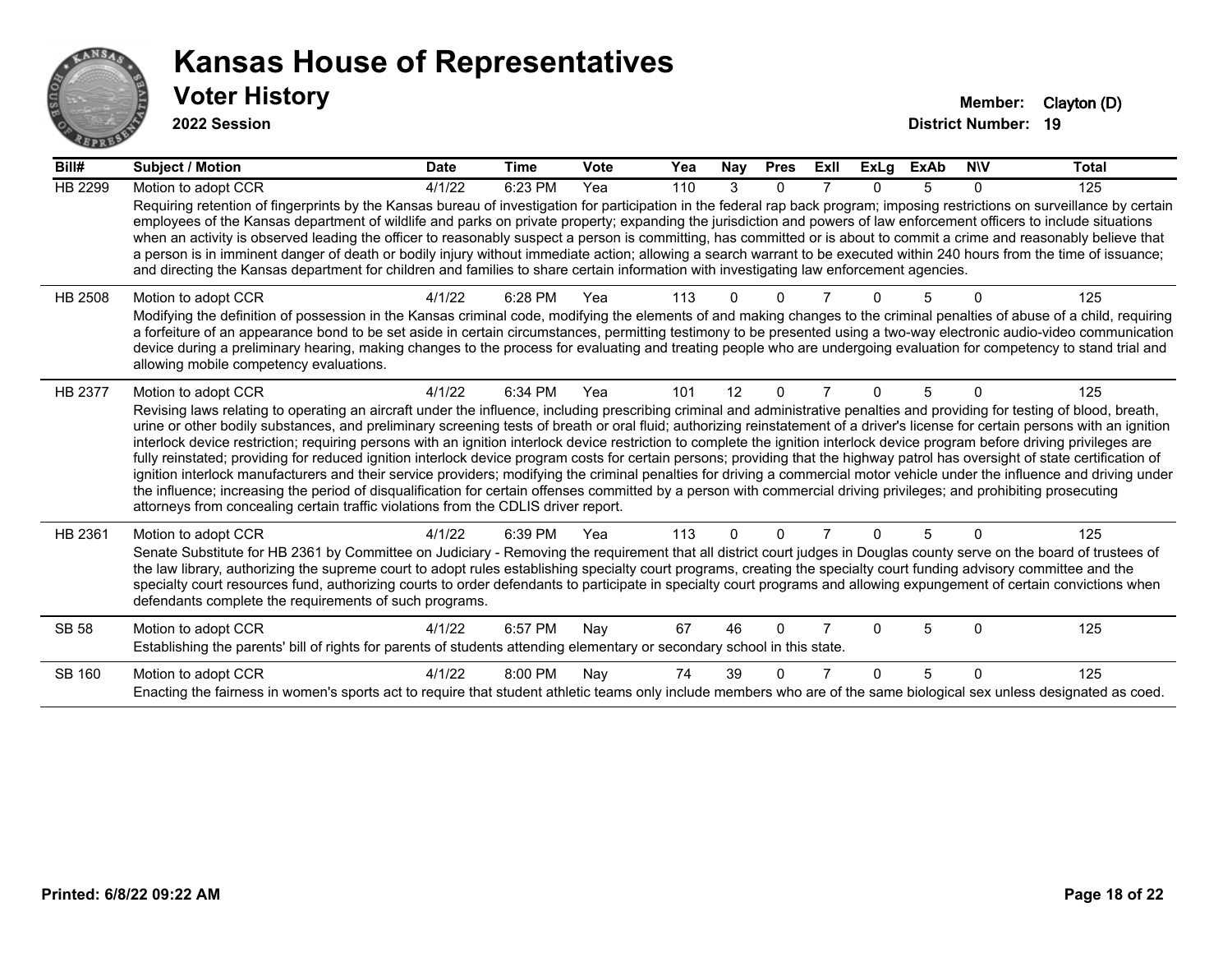

#### **Voter History Member:** Clayton (D) **Kansas House of Representatives**

| Bill#           | <b>Subject / Motion</b>                                                                                                                                                                                                                                                                                                                                                                                                                                                                                                                                                                                                                                                                                                                                                                                                                                                                                                                                                                                                                                                                                                                                                                                                                                                                                                                                                                                                                                                                                                                                                                                                                                                                                                                                                                                                                                                                                                                                                                                                                                                                                                                                                                                                                                                                                                                                                                                                                                                                                                                                                                                                                                                                                                                                                                                                                                                                                                                                                                                                                                                                                                                                                     | <b>Date</b> | Time     | <b>Vote</b> | Yea | Nay | <b>Pres</b> | ExII           | ExLg         | ExAb           | <b>NIV</b>   | Total |
|-----------------|-----------------------------------------------------------------------------------------------------------------------------------------------------------------------------------------------------------------------------------------------------------------------------------------------------------------------------------------------------------------------------------------------------------------------------------------------------------------------------------------------------------------------------------------------------------------------------------------------------------------------------------------------------------------------------------------------------------------------------------------------------------------------------------------------------------------------------------------------------------------------------------------------------------------------------------------------------------------------------------------------------------------------------------------------------------------------------------------------------------------------------------------------------------------------------------------------------------------------------------------------------------------------------------------------------------------------------------------------------------------------------------------------------------------------------------------------------------------------------------------------------------------------------------------------------------------------------------------------------------------------------------------------------------------------------------------------------------------------------------------------------------------------------------------------------------------------------------------------------------------------------------------------------------------------------------------------------------------------------------------------------------------------------------------------------------------------------------------------------------------------------------------------------------------------------------------------------------------------------------------------------------------------------------------------------------------------------------------------------------------------------------------------------------------------------------------------------------------------------------------------------------------------------------------------------------------------------------------------------------------------------------------------------------------------------------------------------------------------------------------------------------------------------------------------------------------------------------------------------------------------------------------------------------------------------------------------------------------------------------------------------------------------------------------------------------------------------------------------------------------------------------------------------------------------------|-------------|----------|-------------|-----|-----|-------------|----------------|--------------|----------------|--------------|-------|
| HB 2239         | Motion to adopt CCR                                                                                                                                                                                                                                                                                                                                                                                                                                                                                                                                                                                                                                                                                                                                                                                                                                                                                                                                                                                                                                                                                                                                                                                                                                                                                                                                                                                                                                                                                                                                                                                                                                                                                                                                                                                                                                                                                                                                                                                                                                                                                                                                                                                                                                                                                                                                                                                                                                                                                                                                                                                                                                                                                                                                                                                                                                                                                                                                                                                                                                                                                                                                                         | 4/1/22      | 9:45 PM  | Yea         | 103 | 10  | $\Omega$    |                | $\Omega$     | 5              | $\Omega$     | 125   |
|                 | Providing tax credits for graduates of aerospace and aviation-related educational programs and employers of program graduates, school and classroom supplies<br>purchased by teachers, contributions to community colleges and technical colleges, qualified railroad track maintenance expenditures of short line railroads and<br>associated rail siding owners or lessees and expanding eligibility, amount and transferability of the research and development tax credit, providing homestead property<br>tax refunds from the income tax refund fund to certain persons based on the increase in property tax over the base year property tax amount, providing for an additional<br>personal income tax exemption for 100% disabled veterans, establishing the salt parity act to allow pass-through entities to elect to pay state income tax at the entity<br>level, establishing a checkoff for contributions to the Kansas historic site fund, establishing a revenue neutral rate complaint process for tax levies, authorizing the<br>county clerk to limit the amount of ad valorem taxes to be levied in certain circumstances, establishing a deadline for budgets to be filed with the director of accounts<br>and reports, requiring roll call votes and publication of information to exceed the revenue neutral rate, classifying certain agritourism activities and zoos as land devoted<br>to agricultural use, classifying land devoted to agriculture that is subject to the federal grassland conservation reserve program as grassland, establishing a property tax<br>exemption for antique utility trailers, allowing for the proration of value when certain personal property is acquired or sold prior to September 1 of any tax year, providing<br>for the exemption of inventory and work-in-progress machinery and equipment for telecommunications machinery and equipment, increasing the extent of exemption for<br>residential property from the statewide school levy, providing for abatement or credit of property tax for buildings and improvements destroyed or substantially destroyed<br>by natural disaster, providing a sales tax exemption for certain fencing and for reconstructing, repairing or replacing certain fencing damaged or destroyed by a wildfire,<br>flood, tornado or other natural disaster, excluding separately stated delivery charges from sales or selling price, removing the expiration on manufacturer cash rebates<br>on motor vehicles, providing countywide retailers' sales tax authority for Wilson county, requiring disclosure of distribution of revenues on countywide retailers' sales tax<br>ballot proposals, validating the election held to approve a retailers' sales tax levy by the city of Latham, extending the time period for eligibility in the loan repayment<br>program and the income tax credit for rural opportunity zones, enacting the Gage park improvement authority act and providing for the creation of the Gage park<br>improvement authority and an election for the imposition of a countywide sales tax sales tax within the boundaries of Shawnee county. |             |          |             |     |     |             |                |              |                |              |       |
| HB 2644         | Motion to Concur in Conference<br>Designating the Sandhill plum as the official state fruit.                                                                                                                                                                                                                                                                                                                                                                                                                                                                                                                                                                                                                                                                                                                                                                                                                                                                                                                                                                                                                                                                                                                                                                                                                                                                                                                                                                                                                                                                                                                                                                                                                                                                                                                                                                                                                                                                                                                                                                                                                                                                                                                                                                                                                                                                                                                                                                                                                                                                                                                                                                                                                                                                                                                                                                                                                                                                                                                                                                                                                                                                                | 4/1/22      | 9:48 PM  | Yea         | 108 | 5   | $\Omega$    |                | 0            | 5              | $\mathbf{0}$ | 125   |
| SB 261          | Motion to adopt CCR<br>Substitute for SB 261 by Committee on Agriculture -- Prohibiting the use of identifiable meat terms on the labels of meat analogs when such labels do not include proper<br>qualifying language to indicate that such products do not contain meat.                                                                                                                                                                                                                                                                                                                                                                                                                                                                                                                                                                                                                                                                                                                                                                                                                                                                                                                                                                                                                                                                                                                                                                                                                                                                                                                                                                                                                                                                                                                                                                                                                                                                                                                                                                                                                                                                                                                                                                                                                                                                                                                                                                                                                                                                                                                                                                                                                                                                                                                                                                                                                                                                                                                                                                                                                                                                                                  | 4/1/22      | 9:56 PM  | Yea         | 113 | 0   | 0           | $\overline{7}$ | $\Omega$     | 5              | $\mathbf{0}$ | 125   |
| SB 84           | Substitute Motion to Not Adopt CCR<br>House Substitute for Substitute for SB 84 by Committee on Federal and State Affairs - Authorizing sports wagering under the Kansas expanded lottery act.                                                                                                                                                                                                                                                                                                                                                                                                                                                                                                                                                                                                                                                                                                                                                                                                                                                                                                                                                                                                                                                                                                                                                                                                                                                                                                                                                                                                                                                                                                                                                                                                                                                                                                                                                                                                                                                                                                                                                                                                                                                                                                                                                                                                                                                                                                                                                                                                                                                                                                                                                                                                                                                                                                                                                                                                                                                                                                                                                                              | 4/1/22      | 11:59 PM | Nay         | 56  | 56  | $\Omega$    | $\overline{7}$ | $\Omega$     | 6              | $\mathbf{0}$ | 125   |
| SB 84           | Motion to Adopt CCR<br>House Substitute for Substitute for SB 84 by Committee on Federal and State Affairs - Authorizing sports wagering under the Kansas expanded lottery act.                                                                                                                                                                                                                                                                                                                                                                                                                                                                                                                                                                                                                                                                                                                                                                                                                                                                                                                                                                                                                                                                                                                                                                                                                                                                                                                                                                                                                                                                                                                                                                                                                                                                                                                                                                                                                                                                                                                                                                                                                                                                                                                                                                                                                                                                                                                                                                                                                                                                                                                                                                                                                                                                                                                                                                                                                                                                                                                                                                                             | 4/1/22      | 11:59 PM | Yea         | 63  | 49  | $\Omega$    | $\overline{7}$ | $\Omega$     | 6              | $\Omega$     | 125   |
| HB 2487         | Motions of a Previous Day                                                                                                                                                                                                                                                                                                                                                                                                                                                                                                                                                                                                                                                                                                                                                                                                                                                                                                                                                                                                                                                                                                                                                                                                                                                                                                                                                                                                                                                                                                                                                                                                                                                                                                                                                                                                                                                                                                                                                                                                                                                                                                                                                                                                                                                                                                                                                                                                                                                                                                                                                                                                                                                                                                                                                                                                                                                                                                                                                                                                                                                                                                                                                   | 4/26/22     | 11:35 AM | Yea         | 48  | 74  | $\mathbf 0$ |                | 0            | $\overline{2}$ | 0            | 125   |
| <b>HCR 5022</b> | Motion to adopt CCR<br>Proposing a constitutional amendment requiring that a sheriff be elected in each county; exception.                                                                                                                                                                                                                                                                                                                                                                                                                                                                                                                                                                                                                                                                                                                                                                                                                                                                                                                                                                                                                                                                                                                                                                                                                                                                                                                                                                                                                                                                                                                                                                                                                                                                                                                                                                                                                                                                                                                                                                                                                                                                                                                                                                                                                                                                                                                                                                                                                                                                                                                                                                                                                                                                                                                                                                                                                                                                                                                                                                                                                                                  | 4/26/22     | 11:43 AM | Nay         | 91  | 31  | $\Omega$    | $\mathbf{1}$   | $\mathbf{0}$ | $\overline{2}$ | $\mathbf{0}$ | 125   |
| HB 2387         | Motion to adopt CCR<br>Prohibiting the issuance of a request for proposal or entering into a new contract for the administration and provision of benefits under the medical assistance program<br>and removing the authority of the governor to prohibit attending or conducting certain religious services and worship services.                                                                                                                                                                                                                                                                                                                                                                                                                                                                                                                                                                                                                                                                                                                                                                                                                                                                                                                                                                                                                                                                                                                                                                                                                                                                                                                                                                                                                                                                                                                                                                                                                                                                                                                                                                                                                                                                                                                                                                                                                                                                                                                                                                                                                                                                                                                                                                                                                                                                                                                                                                                                                                                                                                                                                                                                                                          | 4/26/22     | 12:47 PM | Nay         | 84  | 38  | $\Omega$    | $\overline{1}$ | $\Omega$     | $\overline{2}$ | $\Omega$     | 125   |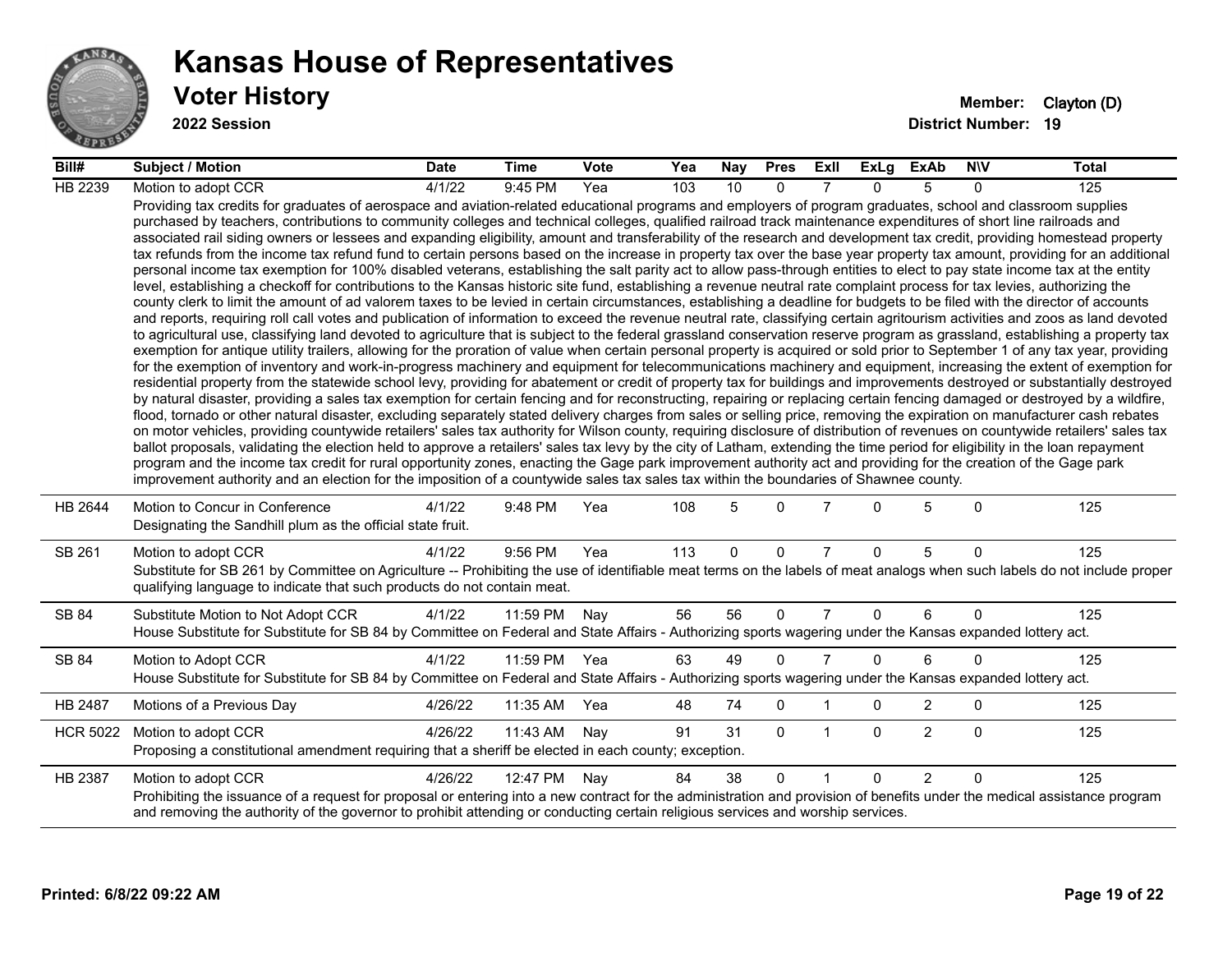

| $\overline{Bill#}$ | <b>Subject / Motion</b>                                                                                                                                                                                                                                                                                                                                    | <b>Date</b> | <b>Time</b> | Vote | Yea | Nay      | <b>Pres</b> | ExII | <b>ExLg</b> | <b>ExAb</b>    | <b>NIV</b> | <b>Total</b> |
|--------------------|------------------------------------------------------------------------------------------------------------------------------------------------------------------------------------------------------------------------------------------------------------------------------------------------------------------------------------------------------------|-------------|-------------|------|-----|----------|-------------|------|-------------|----------------|------------|--------------|
| HB 2252            | Motion to adopt CCR                                                                                                                                                                                                                                                                                                                                        | 4/26/22     | 12:50 PM    | Yea  | 84  | 38       | $\Omega$    |      | $\Omega$    | 2              | $\Omega$   | 125          |
|                    | Prohibiting the modification of election laws by agreement except as approved by the legislative coordinating council.                                                                                                                                                                                                                                     |             |             |      |     |          |             |      |             |                |            |              |
| HB 2138            | Motion to adopt CCR                                                                                                                                                                                                                                                                                                                                        | 4/26/22     | 1:03 PM     | Nay  | 82  | 40       | 0           |      | $\Omega$    | $\overline{2}$ | $\Omega$   | 125          |
|                    | Providing for the use of electronic poll books in elections and the approval of such books by the secretary of state, requiring all voting systems for elections to use                                                                                                                                                                                    |             |             |      |     |          |             |      |             |                |            |              |
|                    | individual voter-verified paper ballots with a distinctive watermark, requiring the secretary of state and local election officers to develop an affidavit to be signed by<br>election workers regarding handling of completed ballots, requiring audits of any federal, statewide or state legislative race that is within 1% of the total votes cast and |             |             |      |     |          |             |      |             |                |            |              |
|                    | requiring randomized audits of elections procedures used in four counties in even-numbered years, requiring a county election officer to send a confirmation of address                                                                                                                                                                                    |             |             |      |     |          |             |      |             |                |            |              |
|                    | when there is no election-related activity for any four calendar year period and exempting poll workers from certain election crimes.                                                                                                                                                                                                                      |             |             |      |     |          |             |      |             |                |            |              |
| HB 2237            | Motion to adopt CCR                                                                                                                                                                                                                                                                                                                                        | 4/26/22     | 1:13 PM     | Yea  | 109 | 12       |             |      | $\Omega$    | 2              | $\Omega$   | 125          |
|                    | Enacting the Kansas affordable housing tax credit act, the Kansas housing investor tax credit act, the historic Kansas act, the Kansas rural home loan guarantee act,                                                                                                                                                                                      |             |             |      |     |          |             |      |             |                |            |              |
|                    | authorizing certain residential real property appraisals in rural counties to be performed without completing the sales comparison approach to value, allowing the use of<br>bond proceeds under the Kansas rural housing incentive district act for residential vertical development and renovation of certain buildings within economically              |             |             |      |     |          |             |      |             |                |            |              |
|                    | distressed urban areas and expanding eligibility for the child day care services assistance tax credit and providing a credit for employer payments to an organization                                                                                                                                                                                     |             |             |      |     |          |             |      |             |                |            |              |
|                    | providing access to employees for child day care services.                                                                                                                                                                                                                                                                                                 |             |             |      |     |          |             |      |             |                |            |              |
| SB 313             | Motion to adopt CCR                                                                                                                                                                                                                                                                                                                                        | 4/27/22     | 3:32 PM     | Nay  | 75  | 44       | $\Omega$    | 3    | $\Omega$    | 3              | $\Omega$   | 125          |
|                    | Providing for the use and regulation of autonomous motor vehicles and establishing the autonomous vehicle advisory committee.                                                                                                                                                                                                                              |             |             |      |     |          |             |      |             |                |            |              |
| HB 2466            | Motion to adopt CCR                                                                                                                                                                                                                                                                                                                                        | 4/27/22     | 3:39 PM     | Yea  | 109 | 10       |             | 3    | $\Omega$    | 3              | 0          | 125          |
|                    | Substitute for HB 2466 by Committee on Education - Establishing the promoting advancement in computing knowledge act to increase the availability of computer                                                                                                                                                                                              |             |             |      |     |          |             |      |             |                |            |              |
|                    | science education in Kansas schools and the career technical education credentialing and student transitioning to employment success pilot program; also exempting<br>national assessment providers from the student online personal protection act.                                                                                                       |             |             |      |     |          |             |      |             |                |            |              |
|                    |                                                                                                                                                                                                                                                                                                                                                            |             |             |      |     |          |             |      |             |                |            |              |
| HB 2492            | Motion to Concur                                                                                                                                                                                                                                                                                                                                           | 4/27/22     | 3:41 PM     | Yea  | 119 | $\Omega$ | $\Omega$    | 3    | $\Omega$    | 3              | $\Omega$   | 125          |
|                    | Submitting claims against the state by the joint committee on special claims against the state.                                                                                                                                                                                                                                                            |             |             |      |     |          |             |      |             |                |            |              |
| HB 2448            | Consideration of Veto                                                                                                                                                                                                                                                                                                                                      | 4/28/22     | 11:31 AM    | Nay  | 86  | 36       | $\Omega$    |      | $\Omega$    | $\overline{2}$ | $\Omega$   | 125          |
|                    | Senate Substitute for HB 2448 by Committee on Public Health and Welfare - Requiring able-bodied adults without dependents to complete an employment and training<br>program in order to receive food assistance.                                                                                                                                           |             |             |      |     |          |             |      |             |                |            |              |
|                    |                                                                                                                                                                                                                                                                                                                                                            |             |             |      |     |          |             |      |             |                |            |              |
| SB 58              | <b>Consideration of Veto</b><br>Establishing the parents' bill of rights for parents of students attending elementary or secondary school in this state.                                                                                                                                                                                                   | 4/28/22     | 12:17 PM    | Nay  | 72  | 50       | $\Omega$    |      | $\Omega$    | 2              | $\Omega$   | 125          |
|                    |                                                                                                                                                                                                                                                                                                                                                            |             |             |      |     |          |             |      |             |                |            |              |
| SB 160             | <b>Consideration of Veto</b>                                                                                                                                                                                                                                                                                                                               | 4/28/22     | $1:14$ PM   | Nay  | 81  | 41       | U           |      | $\Omega$    | $\mathcal{P}$  | $\Omega$   | 125          |
|                    | Enacting the fairness in women's sports act to require that student athletic teams only include members who are of the same biological sex unless designated as<br>coed.                                                                                                                                                                                   |             |             |      |     |          |             |      |             |                |            |              |
| <b>SB 84</b>       | Motion to adopt CCR                                                                                                                                                                                                                                                                                                                                        | 4/28/22     | 4:03 PM     | Yea  | 73  | 49       | $\Omega$    |      | $\Omega$    | 2              | $\Omega$   | 125          |
|                    | House Substitute for Substitute for SB 84 by Committee on Federal and State Affairs - Authorizing sports wagering under the Kansas expanded lottery act and historical                                                                                                                                                                                     |             |             |      |     |          |             |      |             |                |            |              |
|                    | horse race machines under the Kansas parimutuel racing act.                                                                                                                                                                                                                                                                                                |             |             |      |     |          |             |      |             |                |            |              |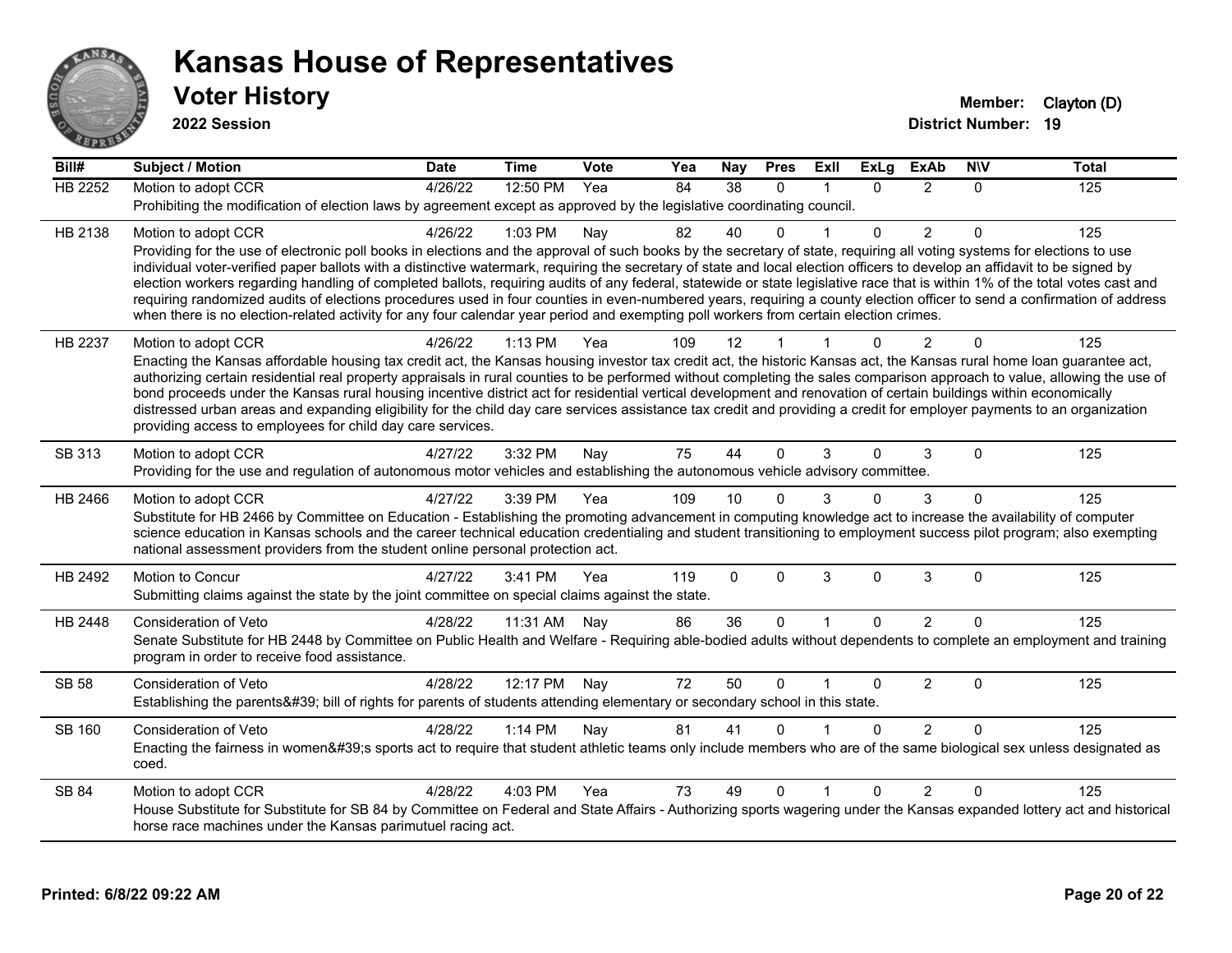

**2022 Session**

**District Number: 19 Voter History Member:** Clayton (D)

| Bill#          | <b>Subject / Motion</b>                                                                                                                                                                                                                                                                                                             | <b>Date</b> | <b>Time</b>  | Vote | Yea | <b>Nay</b>  | <b>Pres</b>  | Exll                 | <b>ExLg</b> | <b>ExAb</b>    | <b>NIV</b>   | <b>Total</b> |
|----------------|-------------------------------------------------------------------------------------------------------------------------------------------------------------------------------------------------------------------------------------------------------------------------------------------------------------------------------------|-------------|--------------|------|-----|-------------|--------------|----------------------|-------------|----------------|--------------|--------------|
| HB 2567        | Motion to adopt CCR                                                                                                                                                                                                                                                                                                                 | 4/28/22     | 5:52 PM      | Nay  | 75  | 45          | $\Omega$     |                      | $\Omega$    | 4              | $\Omega$     | 125          |
|                | Senate Substitute for HB 2567 by Committee on Ways and Means - Removing federal impact aid from the determination of local foundation aid in the Kansas school<br>equity and enhancement act and excluding Fort Leavenworth school district and virtual school students from the capital improvement state aid determination.       |             |              |      |     |             |              |                      |             |                |              |              |
| <b>SB 19</b>   | Motion to adopt CCR                                                                                                                                                                                                                                                                                                                 | 4/28/22     | 8:59 PM      | Yea  | 112 | 6           | $\mathbf{0}$ |                      | 0           | 6              | $\mathbf{0}$ | 125          |
|                | House Substitute for SB 19 by Committee on Energy, Utilities and Telecommunications - Implementing the 988 suicide prevention and mental health crisis hotline in<br>Kansas.                                                                                                                                                        |             |              |      |     |             |              |                      |             |                |              |              |
| SB 331         | Motion to adopt CCR                                                                                                                                                                                                                                                                                                                 | 4/28/22     | 9:05 PM      | Nay  | 91  | 26          | $\mathbf{0}$ | $\mathbf 1$          | $\Omega$    | $\overline{7}$ | $\Omega$     | 125          |
|                | Updating the version of risk-based capital instructions in effect.                                                                                                                                                                                                                                                                  |             |              |      |     |             |              |                      |             |                |              |              |
| HB 2510        | Motion to adopt CCR                                                                                                                                                                                                                                                                                                                 | 4/28/22     | 9:34 PM      | Yea  | 95  | 22          | $\Omega$     |                      | 0           | 7              | 0            | 125          |
|                | Appropriations for FY 2022, FY 2023, and FY 2024, for various state agencies; 2022 omnibus bill; authorizing certain transfers and capital improvement projects.                                                                                                                                                                    |             |              |      |     |             |              |                      |             |                |              |              |
| HB 2106        | Sub Motion Not Adopt CCR                                                                                                                                                                                                                                                                                                            | 4/28/22     | 10:02 PM     | Yea  | 39  | 75          | $\mathbf{0}$ |                      | 0           | $\overline{7}$ | 3            | 125          |
|                | Decreasing the state rate for sales and use taxes for sales of food and food ingredients and providing for the levying of taxes by cities and counties and discontinuing<br>the nonrefundable food sales tax credit.                                                                                                                |             |              |      |     |             |              |                      |             |                |              |              |
| HB 2106        | Motion to adopt CCR                                                                                                                                                                                                                                                                                                                 | 4/28/22     | 10:28 PM Yea |      | 114 | 3           | $\Omega$     | $\blacktriangleleft$ | $\Omega$    | $\overline{7}$ | $\Omega$     | 125          |
|                | Decreasing the state rate for sales and use taxes for sales of food and food ingredients and providing for the levying of taxes by cities and counties and discontinuing<br>the nonrefundable food sales tax credit.                                                                                                                |             |              |      |     |             |              |                      |             |                |              |              |
| HB 2495        | Motion to Concur                                                                                                                                                                                                                                                                                                                    | 4/28/22     | 10:31 PM Yea |      | 116 | $\mathbf 1$ | $\Omega$     | $\mathbf 1$          | $\Omega$    | $\overline{7}$ | $\Omega$     | 125          |
|                | Prohibiting the disclosure of personal information about a person's affiliation with an entity that is exempt from federal income taxation under section 501(c) of the<br>federal internal revenue code.                                                                                                                            |             |              |      |     |             |              |                      |             |                |              |              |
| SB 34          | Motion to adopt CCR                                                                                                                                                                                                                                                                                                                 | 4/28/22     | 11:35 PM     | Nay  | 64  | 53          | $\mathbf{0}$ |                      | $\Omega$    | $\overline{7}$ | $\Omega$     | 125          |
|                | Substitute for SB 34 by Committee on Federal and State Affairs - Requiring review of administrative rules and regulations every five years.                                                                                                                                                                                         |             |              |      |     |             |              |                      |             |                |              |              |
| HB 2252        | <b>Consideration of Veto</b>                                                                                                                                                                                                                                                                                                        | 5/23/22     | 11:27 AM     | ExAb | 84  | 37          | 0            |                      | 0           | $\overline{2}$ | 1            | 125          |
|                | Prohibiting the modification of election laws by agreement except as approved by the legislative coordinating council.                                                                                                                                                                                                              |             |              |      |     |             |              |                      |             |                |              |              |
| <b>HB 2387</b> | <b>Consideration of Veto</b>                                                                                                                                                                                                                                                                                                        | 5/23/22     | 11:38 AM     | ExAb | 84  | 38          | $\mathbf{0}$ |                      | $\Omega$    | $\overline{2}$ | $\Omega$     | 125          |
|                | Prohibiting the issuance of a request for proposal or entering into a new contract for the administration and provision of benefits under the medical assistance program<br>and removing the authority of the governor to prohibit attending or conducting certain religious services and worship services.                         |             |              |      |     |             |              |                      |             |                |              |              |
| HB 2136        | Sub Mtn Not Adpt                                                                                                                                                                                                                                                                                                                    | 5/23/22     | 12:42 PM     | ExAb | 37  | 84          | $\Omega$     |                      | 0           | 1              | 2            | 125          |
|                | Establishing the COVID-19 retail storefront property tax relief act to provide partial refunds to certain businesses impacted by COVID-19-related shutdowns and                                                                                                                                                                     |             |              |      |     |             |              |                      |             |                |              |              |
|                | restrictions, discontinuing the first 15 days of the month sales and compensating use tax remittance requirements for certain retailers, providing countywide retailers'<br>sales tax authority for Atchison county and delaying implementation of the exclusion of separately stated delivery charges from sales or selling price. |             |              |      |     |             |              |                      |             |                |              |              |